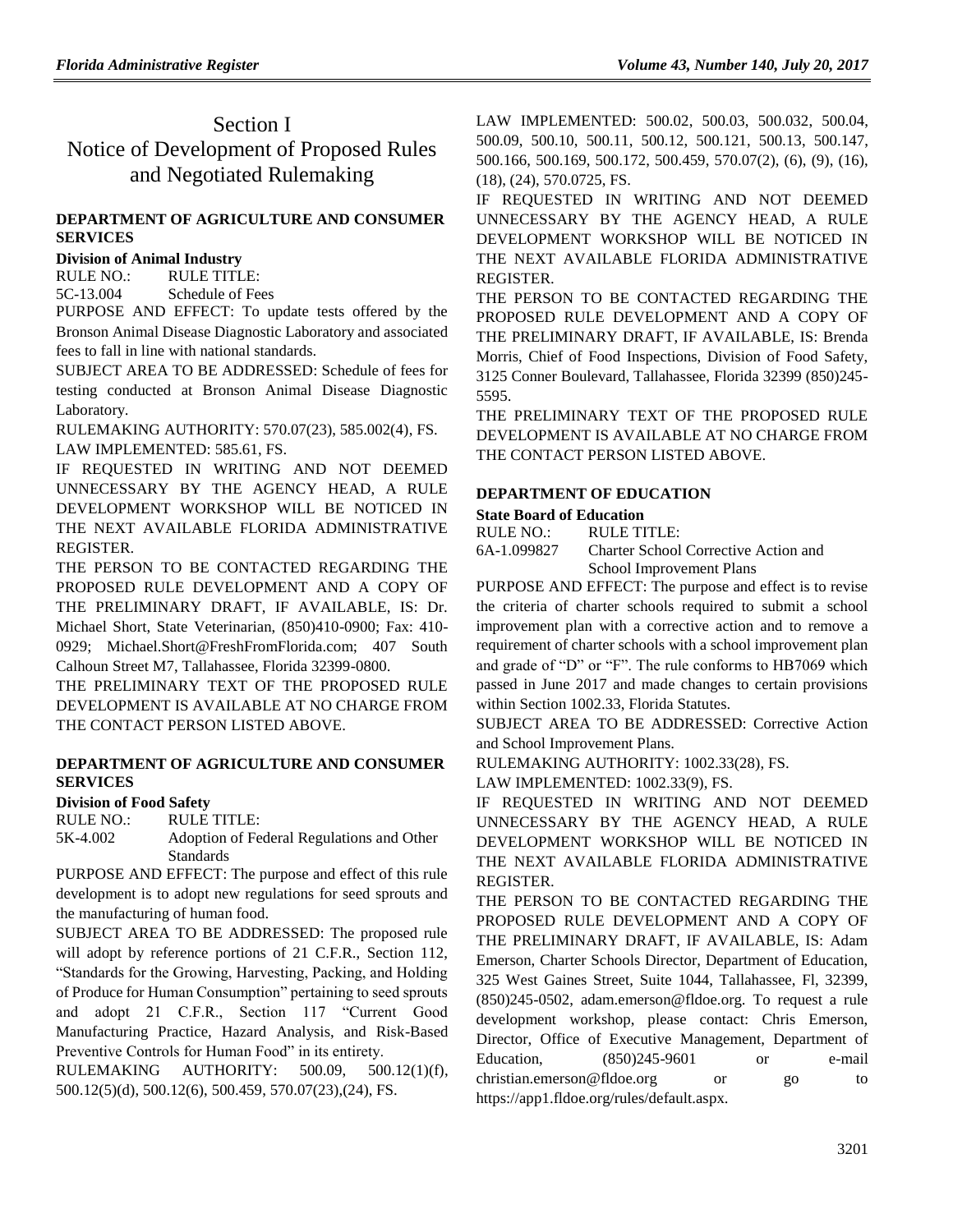THE PRELIMINARY TEXT OF THE PROPOSED RULE DEVELOPMENT IS AVAILABLE AT: [https://app1.fldoe.org/rules/default.aspx.](https://app1.fldoe.org/rules/default.aspx)

## Section II Proposed Rules

### NONE

Section III Notice of Changes, Corrections and Withdrawals

#### **[DEPARTMENT OF LAW ENFORCEMENT](https://www.flrules.org/gateway/department.asp?id=11)**

#### **[Criminal Justice Standards and Training Commission](https://www.flrules.org/gateway/organization.asp?id=20)**

| <b>RULE NOS.:</b> | <b>RULE TITLES:</b>                             |
|-------------------|-------------------------------------------------|
| 11B-27.0011       | Moral Character                                 |
| 11B-27.002        | Certification, Employment or Appointment,       |
|                   | Reactivation, and Terminating Employment        |
|                   | or Appointment of Officers                      |
| 11B-27.00211      | Fingerprint Processing and Criminal Record      |
|                   | Results                                         |
| 11B-27.003        | Duty to Report, Investigations, Procedures      |
| 11B-27.005        | Revocation or Disciplinary Actions;             |
|                   | Disciplinary Guidelines; Range of Penalties;    |
|                   | <b>Aggravating and Mitigating Circumstances</b> |
|                   | <b>NOTICE OF CHANGE</b>                         |

Notice is hereby given that the following changes have been made to the proposed rule in accordance with subparagraph 120.54(3)(d)1., F.S., published in Vol. 43 No. 72, April 13, 2017 issue of the Florida Administrative Register.

11B-27.0011 Moral Character.

(1) through (3) No change.

(4) For the purposes of the Criminal Justice Standards and Training Commission's implementation of any of the penalties specified in Section 943.1395(6) or (7), F.S., a certified officer's failure to maintain good moral character required by Section 943.13(7), F.S., is defined as:

(a) through (b) No change.

(c) The perpetration by an officer of acts or conduct that constitute the following offenses:

1. through 14. No change.

15. Prejudicial Behavior:

a. perpetration by the officer of either a course of conduct or a single egregious act that evidences prejudice based on the race, color, religion, sex, pregnancy, national origin, age, handicap, or sexual orientation which does not involve an expression of public concern, and which causes substantial doubts concerning the officer's honesty, fairness, or respect for the rights of others or for the laws of the state and nation, irrespective of whether such act or conduct constitutes a crime; or

b. Knowingly, willfully, and actively participating in any activity committed with the intent to benefit, promote, or further the interests of a "hate group", as defined in Section 874.03(6), Florida Statutes.

(d) No change.

(5) through (7) No change.

Rulemaking Authority 943.03(4), 943.12(1) FS. Law Implemented 943.13(7), 943.1395(7) FS. History–New 1-7-85, Formerly 11B-27.011, Amended 7-13-87, 10-25-88, 12-13-92, 9-5-93, 1-19-94, 8-7- 94, 11-5-95, 1-2-97, 7-7-99, 8-22-00, 11-5-02, 4-11-04, 11-30-04, 3- 27-06, 3-21-07, 6-9-08, 4-16-09, 6-3-10, 5-21-12, 3-13-13, 5-29-14, 7- 29-15,9-4-16, .

11B-27.002 Certification, Employment or Appointment, Reactivation, and Terminating Employment or Appointment of Officers.

No change.

Rulemaking Authority 943.03(4), 943.12(1) FS. Law Implemented 943.12(3), 943.13, 943.133, 943.139, 943.1395 FS. History–New 10- 6-82, Amended 4-26-84, 1-7-85, Formerly 11B-27.02, Amended 9-3- 87, 3-29-89, 5-14-92, 12-13-92, 9-5-93, 1-19-94, 1-2-97, 7-7-99, 8-22- 00, 7-29-01, 11-5-02, 11-30-04, 3-27-06, 3-21-07, 6-9-08, 6-3-10, 5- 21-12, 3-13-13, 5-29-14, 7-29-15, 9-4-16,

11B-27.00211 Fingerprint Processing and Criminal Record Results.

No change.

Rulemaking Authority 943.03(4), 943.12(1) FS. Law Implemented 943.12(3), 943.13, 943.133, 943.139, 943.1395 FS. History–New 11- 5-02, 11-30-04, 6-9-08, 5-29-14,...

11B-27.003 Duty to Report, Investigations, Procedures. No change.

Rulemaking Authority 943.03(4), 943.12(1) FS. Law Implemented 943.1395(5) FS. History–New 10-6-82, Amended 1-7-85, Formerly 11B-27.03, Amended 12-13-92, 9-5-93, 7-7-99, 8-22-00, 11-5-02, 11- 30-04, 6-9-08, .

11B-27.005 Revocation or Disciplinary Actions: Disciplinary Guidelines; Range of Penalties; Aggravating and Mitigating Circumstances.

(1) through (4) No change.

(5) When the Commission finds that a certified officer has committed an act that violates Section 943.13(7), F.S., the Commission shall issue a final order imposing penalties within the ranges recommended in the following disciplinary guidelines:

(a) through (b) No change.

(c) For the perpetration by the officer of an act or conduct, as described in paragraph 11B-27.0011(4)(c), F.A.C., if such act or conduct does not constitute a crime described in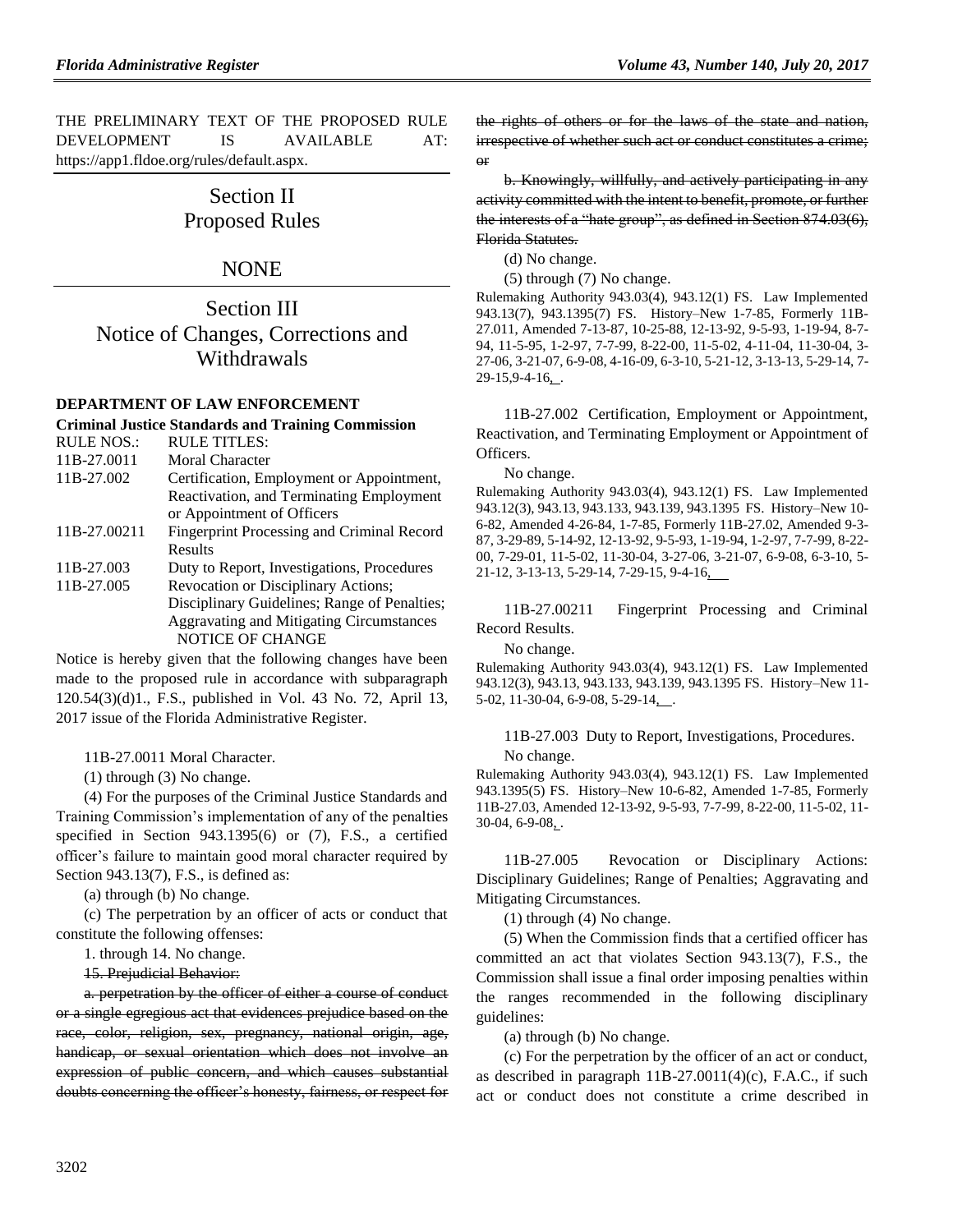paragraphs  $(5)(a)-(b)$  of this rule section, the action of the Commission shall be to impose the following penalties, absent aggravating or mitigating circumstances:

|  | 1. through 15. No change. |  |  |  |
|--|---------------------------|--|--|--|
|--|---------------------------|--|--|--|

|                | <b>Violation</b>                          | <b>Recommended</b>                                 |
|----------------|-------------------------------------------|----------------------------------------------------|
|                |                                           | <b>Penalty Range</b>                               |
| <del>16.</del> | Prejudicial Behavior specified            | Written<br>roprimand<br>100 <del>nnii 1011</del> 0 |
|                | 11В 27.0011(4)(e)15.a.,<br>H <sub>2</sub> | to revocation                                      |
|                | FAC                                       |                                                    |
| 17.            | Prejudicial Behavior specified            | Revocation                                         |
|                | 11B 27.0011(4)(e)15.b.,<br>H <sub>n</sub> |                                                    |
|                |                                           |                                                    |

(d) No change.

(6) through (10) No change.

Rulemaking Authority 943.03(4), 943.12(1) FS. Law Implemented 943.12(3), 943.1395(8) FS. History–New 10-6-82, Amended 1-7-85, Formerly 11B-27.05, Amended 3-29-89, 12-13-92, 2-17-93, 1-19-94, 8-7-94, 11-5-95, 1-2-97, 7-7-99, 8-22-00, 7-29-01, 11-5-02, 4-11-04, 11-30-04, 3-27-06, 3-21-07, 6-9-08, 6-3-10, 5-21-12, 5-29-14, 9-4-16, .

#### **[DEPARTMENT OF REVENUE](https://www.flrules.org/gateway/department.asp?id=12)**

**[Property Tax Oversight Program](https://www.flrules.org/gateway/organization.asp?id=36)**

| <b>RULE NOS.:</b> | <b>RULE TITLES:</b>                       |
|-------------------|-------------------------------------------|
| 12D-9.001         | Taxpayer Rights in Value Adjustment Board |
|                   | Proceedings                               |
| 12D-9.003         | Definitions                               |
| 12D-9.005         | Duties of the Board                       |
| 12D-9.007         | Role of the Clerk of the Value Adjustment |
|                   | Board                                     |
| 12D-9.010         | Appointment of Special Magistrates to the |
|                   | Value Adjustment Board                    |
| 12D-9.015         | Petition; Form and Filing Fee             |
| 12D-9.018         | Representation of the Taxpayer            |
| 12D-9.019         | Scheduling and Notice of a Hearing        |
| 12D-9.029         | Procedures for Remanding Value            |
|                   | Assessments to the Property Appraiser     |
| 12D-9.030         | Recommended Decisions                     |
| 12D-9.032         | <b>Final Decisions</b>                    |
|                   | NOTICE OF CHANGE                          |
|                   |                                           |

Notice is hereby given that the following changes have been made to the proposed rule in accordance with subparagraph 120.54(3)(d)1., F.S., published in Vol. 43 No. 101, May 24, 2017 issue of the Florida Administrative Register.

The Department received written comments from the staff of the Joint Administrative Procedures Committee (JAPC), as well as interested parties. The Department also received comments at the public hearing on June 15, 2017, from interested parties. The following changes are in response to JAPC and our interested parties. When adopted, the rules will read as follows:

12D-9.001 Taxpayer Rights in Value Adjustment Board Proceedings.

(1) No change

(2) These rights include:

(a) through (e) No change.

(f) The right, regardless of whether the petitioner initiates the evidence exchange, to receive from the property appraiser a copy of the current property record card containing information relevant to the computation of the current assessment, with confidential information redacted. This includes the right to receive such property record card when the property appraiser receives the petition from the board clerk, at which time the property appraiser will either send the property record card to the petitioner or notify the petitioner how to obtain it online;

(g) through (m) No change.

(n) The right to be issued a timely written decision within 20 calendar days of the last day the board is in session pursuant to Section  $194.034$ ,  $194.032$ , F.S., by the value adjustment board containing findings of fact and conclusions of law and reasons for upholding or overturning the determination of the property appraiser or tax collector;

(o) through (r) No change.

Rulemaking Authority 194.011(5), 194.034(1), 195.027(1), 213.06(1) FS. Law Implemented 192.0105, 193.074, 194.011, 194.013, 194.015, 194.032, 194.034, 194.035, 194.036, 194.301, 195.002, 195.027, 195.084, 195.096, 196.011, 196.151, 196.193, 196.194, 197.122 FS. History–New 3-30-10, Amended

12D-9.003 Definitions.

(1) through (9) No change.

Rulemaking Authority 194.011(5), 194.034(1), 195.027(1), 213.06(1) FS. Law Implemented 192.001, 194.011, 194.013, 194.015, 194.032, 194.034, 194.035, 194.036, 194.171, 195.022 FS. History–New 3-30- 10, Amended .

12D-9.005 Duties of the Board.

 $(1)(a)$  through  $(b)$  No change.

(c) The board shall remain in session until its duties are completed concerning all assessment rolls or parts of assessment rolls. The board may temporarily recess, but shall reconvene when necessary to hear petitions, complaints, or appeals and disputes filed upon the roll or portion of the roll when approved. The board shall make its decisions timely so that the board clerk may observe the requirement that such decisions shall be issued within 20 calendar days of the last day the board is in session pursuant to Section 194.034, 194.032, F.S.

(2) through (3) No change.

(4) Other duties of value adjustment boards are set forth in other areas of Florida law. Value adjustment boards shall perform all duties required by law and shall abide by all limitations on their authority as provided by law.

(5)(4) Failure on three occasions with respect to any single tax year for the board to convene at the scheduled time of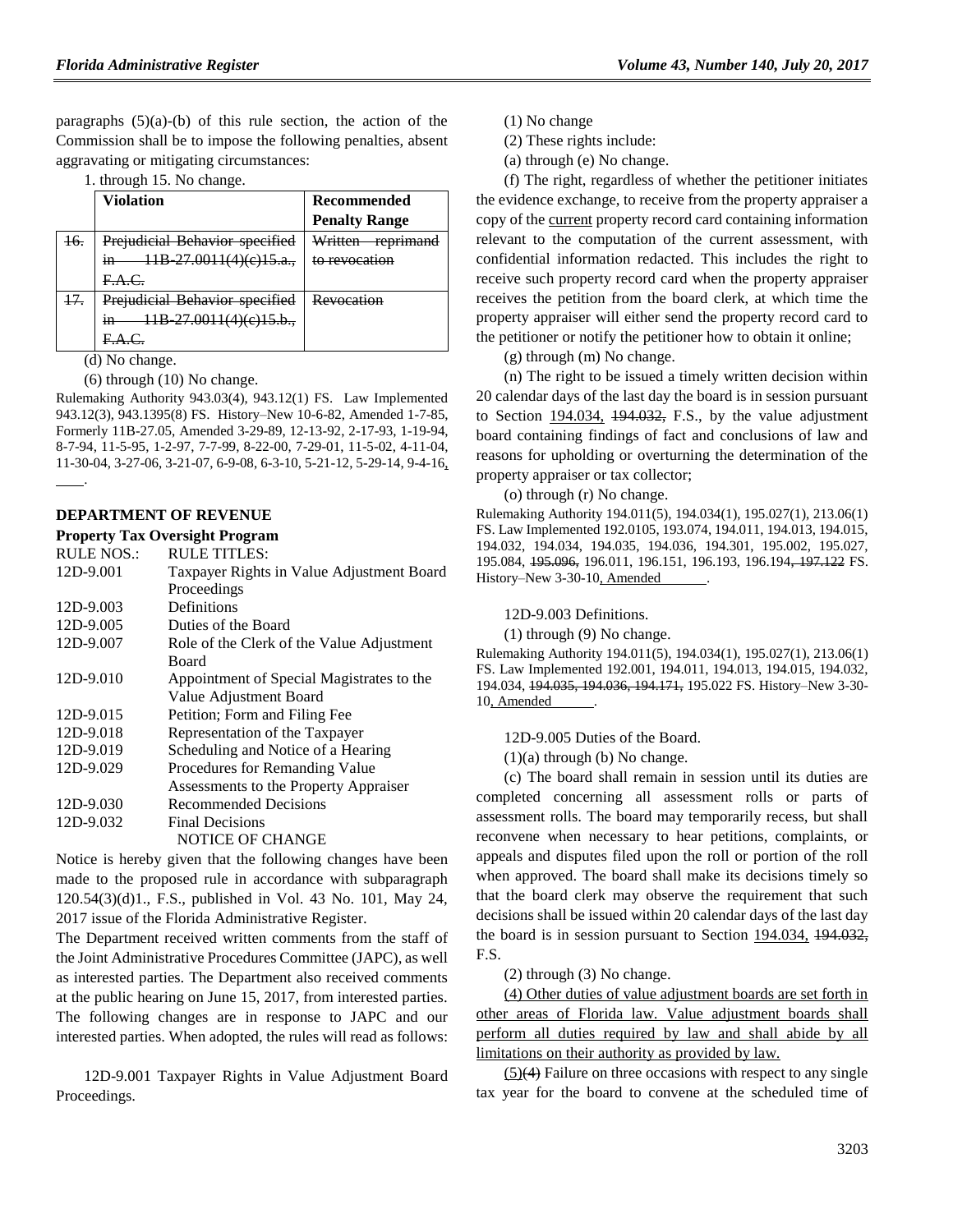meetings of the board is grounds for removal from office by the Governor for neglect of duties.

12D-9.007 Role of the Clerk of the Value Adjustment Board.

(1) though (9) No change.

(10) The board clerk shall timely notify the parties of the decisions of the board so that such decisions shall be issued within 20 calendar days of the last day the board is in session pursuant to Section 194.034, 194.032, F.S., and shall otherwise notify the property appraiser or tax collector of such decision. Notification of the petitioner must be by first class mail or by electronic means as set forth in Section 194.034(2) or 192.048, F.S. In counties using special magistrates, the board clerk shall also make available to both parties as soon as practicable a copy of the recommended decision of the special magistrate by mail or electronic means. No party shall have access to decisions prior to any other party.

(11) through (14) No change.

Rulemaking Authority 194.011(5), 194.034(1), 195.027(1), 213.06(1) FS. Law Implemented 192.048, 194.011, 194.013, 194.015, 194.032, 194.034, 194.035, 194.036, 195.022 FS. History–New 3-30-10, Amended 6-14-16, 3-13-17, .

12D-9.010 Appointment of Special Magistrates to the Value Adjustment Board.

(1) In counties with populations of more than 75,000, the value adjustment board shall appoint special magistrates to take testimony and make recommendations on petitions filed with the value adjustment board. Special magistrates shall be selected from a list maintained by the board clerk of qualified individuals who are willing to serve. When appointing special magistrates, the board, board attorney, and board clerk shall not consider any assessment reductions recommended by any special magistrate in the current year or in any previous year. The process for review of complaints of bias, prejudice, or conflict of interest regarding the actions of a special magistrate shall be as provided in Rule 12D-9.022(4), F.A.C.

(2) through (5) No change.

Rulemaking Authority 194.011(5), 194.034(1), 195.027(1), 213.06(1) FS. Law Implemented 193.155(3), 193.1554(5), 193.1555(5), 194.011, 194.032, 194.034, 194.035<del>, 195.022, 475, Part II</del> FS. History–New 3-30-10, Amended

12D-9.015 Petition; Form and Filing Fee.

(1) No change.

(2) Content of Petition. Petition forms as adopted or approved by the department shall contain the following elements so that when filed with the board clerk they shall:

(a) through (e) No change.

(f)1. No change.

2. Contain a checkbox indicating whether for the taxpayer to indicate that he or she has authorized a compensated or uncompensated representative to act on the taxpayer's behalf;

3. No change.

4. Contain a signature field for a compensated or uncompensated representative, who is not an employee of the taxpayer or of an affiliated entity, or and not an attorney who is a member of The Florida Bar, a real estate appraiser licensed or certified under chapter 475, Part II, F.S., a real estate broker licensed under chapter 475, Part I, F.S., or a certified public accountant licensed under chapter 473, F.S., and contain checkboxes, for a compensated representative to indicate he or she is attaching a power of attorney from the taxpayer, and for an uncompensated representative to indicate he or she is attaching a written authorization from the taxpayer.

(g) If the petition indicates that the taxpayer has authorized a compensated representative, who is not acting as a licensed or certified professional listed in Rule 12D-9.018(3)(a), to act on the taxpayer's behalf, at the time of filing, the petition must either be signed by the taxpayer or be accompanied by a power of attorney; and

(h) through (j) No change.

(3) through (8) No change.

(9) Persons Authorized to Sign and File Petitions. The following persons may sign and file petitions with the value adjustment board.

(a) No change.

(b) An employee of the taxpayer or of an affiliated entity or a licensed or certified professional listed in Rule 12D-9.018(3)(a), who the taxpayer has authorized to file a petition and represent the taxpayer and who certifies under penalty of perjury that he or she has the taxpayer's authorization to file a petition on the taxpayer's behalf and represent the taxpayer, may sign and file such a petition that is not signed by the taxpayer and that is not accompanied by the taxpayer's written authorization.

(c) A compensated person, who is not an employee of the taxpayer or of an affiliated entity and who is not acting as a licensed or certified professional listed in Rule 12D- $9.018(3)(a)$ , may sign and file a petition on the taxpayer's behalf if the taxpayer has authorized such person by power of attorney. If the petition is not signed by the taxpayer, such person must provide a copy of the power of attorney to the board clerk at the time the petition is filed. This power of attorney is valid only for representing a single taxpayer in a single assessment year, and must identify the parcels or accounts for which the person is authorized to represent the taxpayer and must conform to the requirements of Chapter 709, Part II, F.S. A taxpayer may use a Department of Revenue form to grant the power of attorney or may use a different form provided it meets the requirements of Chapter 709, Part II, and section 194.034(1), F.S. The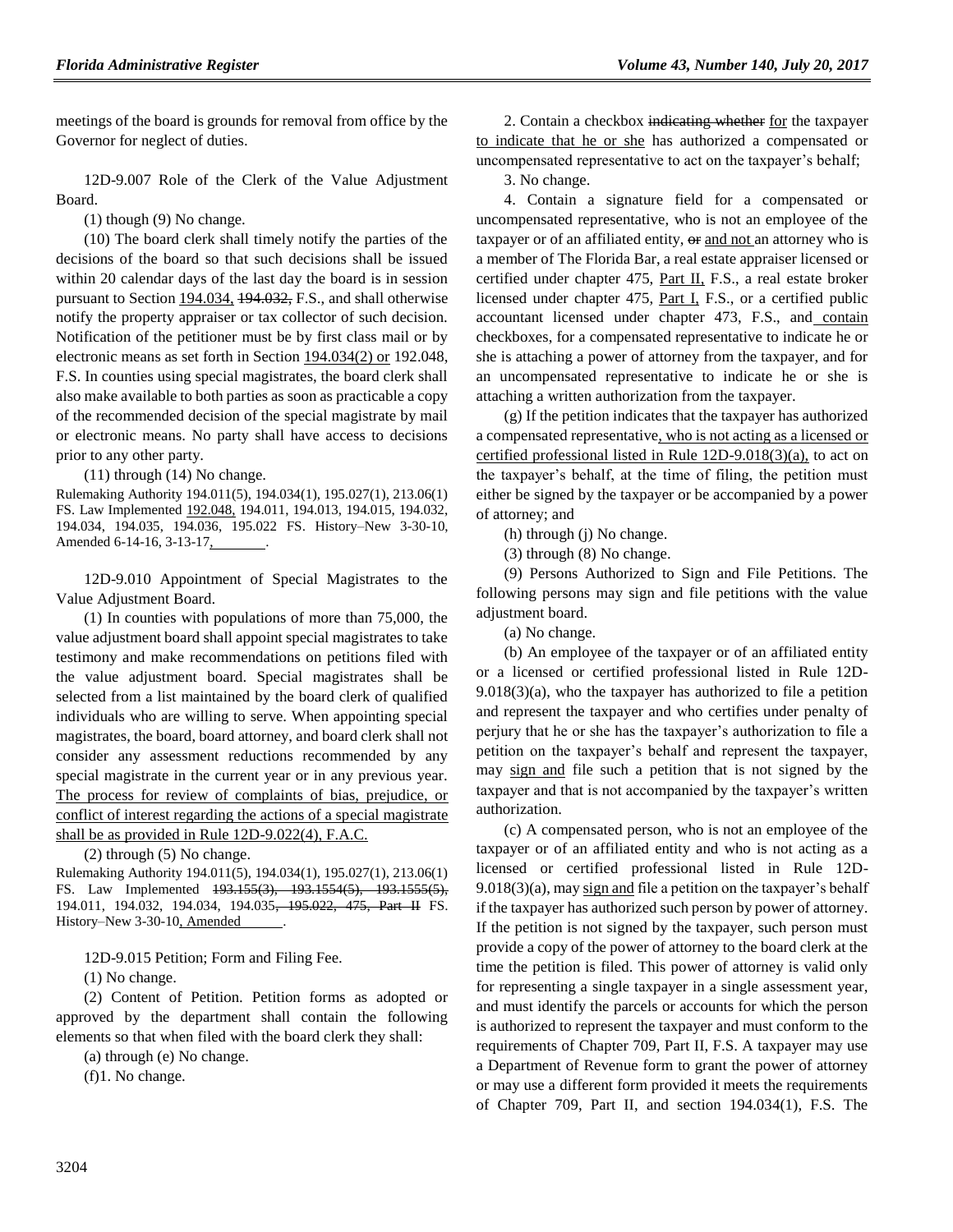Department has adopted Form DR-486POA, Power of Attorney for Representation Before the Value Adjustment Board, which is incorporated by reference in Rule 12D-16.002, F.A.C., as a form available to taxpayers for granting the power of attorney.

(d) An uncompensated person, who has a taxpayer's signed written authorization to represent the taxpayer, is authorized to sign and file a petition on the taxpayer's behalf if, at the time the petition is filed, such person provides a copy of the taxpayer's written authorization to the board clerk with the petition or the taxpayer's signed written authorization is contained on the petition form. This written authorization is valid only for representing a single taxpayer in a single assessment year and must identify the parcels or accounts for which the person is authorized to represent the taxpayer. A taxpayer may use a Department of Revenue form to grant the authorization in writing or may use a different form provided it meets the requirements of section 194.034(1), F.S. The Department has adopted Form DR-486A, Written Authorization for Representation Before the Value Adjustment Board, which is incorporated by reference in Rule 12D-16.002, F.A.C., as a form available to taxpayers for granting the written authorization.

(10) through (18) No change.

12D-9.018 Representation of the Taxpayer.

(1) Through (4) No change.

Rulemaking Authority 194.011(5), 194.034(1), 195.027(1), 213.06(1) FS. Law Implemented 194.011, 194.013, 194.032, 194.034, 195.022, 195.084, 473, 475 Parts I and II FS. History–New 3-30-10, Amended .

12D-9.019 Scheduling and Notice of a Hearing.

(1) through (3) No change.

(4) Each party may reschedule the hearing a single time for good cause by submitting a written request to the board clerk before the scheduled appearance or as soon as practicable. As used in this subsection, the term "good cause" is defined in Section 194.032(2)(a), F.S.

(a) The board clerk shall ascertain if the opposing party has been furnished a copy of the request, and if not, shall furnish the request to the opposing party. The board clerk shall promptly forward the reschedule request to the board or a board designee, which to make a determination as to good cause; for this determination, the board designee includes the board clerk, board legal counsel or a special magistrate.

(b) The board or board designee shall grant the hearing reschedule for any request from a party that reasonably appears to qualify qualifies under Section  $194.032(2)(a)$ , F.S. The board or board designee may act upon the request based on its face and whether it meets the provisions for good cause on its face.

(c) through (d) No change.

(e) Requests to reschedule shall be processed without delay and the processing shall be accelerated where necessary to ensure, if possible, that the parties are provided notice of the determination before the original hearing time. If the request is received on or near the hearing date the clerk shall endeavor to accelerate the steps in processing the request.

(f) through (n) No change.

(5) through (8) No change.

12D-9.029 Procedures for Remanding Value Assessments to the Property Appraiser.

(1) through (6) No change.

(7) The board clerk shall concurrently provide, to the petitioner and the property appraiser, a copy of the written remand decision from the board or special magistrate. The petitioner's copy of the written remand decision shall be sent by regular or certified U.S. mail, or by personal delivery, or in the manner requested by the taxpayer on Form DR-486, Petition to the Value Adjustment Board Request for Hearing. Form DR-486 is adopted and incorporated by reference in Rule 12D-16.002, F.A.C.

(8) through (14) No change.

12D-9.030 Recommended Decisions.

Rulemaking Authority 194.011(5), 194.034(1), 195.027(1) FS. Law Implemented 193.155, 194.011, 194.035, 195.022 FS. History–New 3- 30-10, Amended .

12D-9.032 Final Decisions.

(1) through (3) No change.

(4) Upon issuance of a final decision by the board, the board shall provide it to the board clerk and the board clerk shall promptly provide notice of the final decision to the parties. Notice of the final decision may be made by providing a copy of the decision. The board shall issue all final decisions within 20 calendar days of the last day the board is in session pursuant to Section 194.034, 194.032, F.S.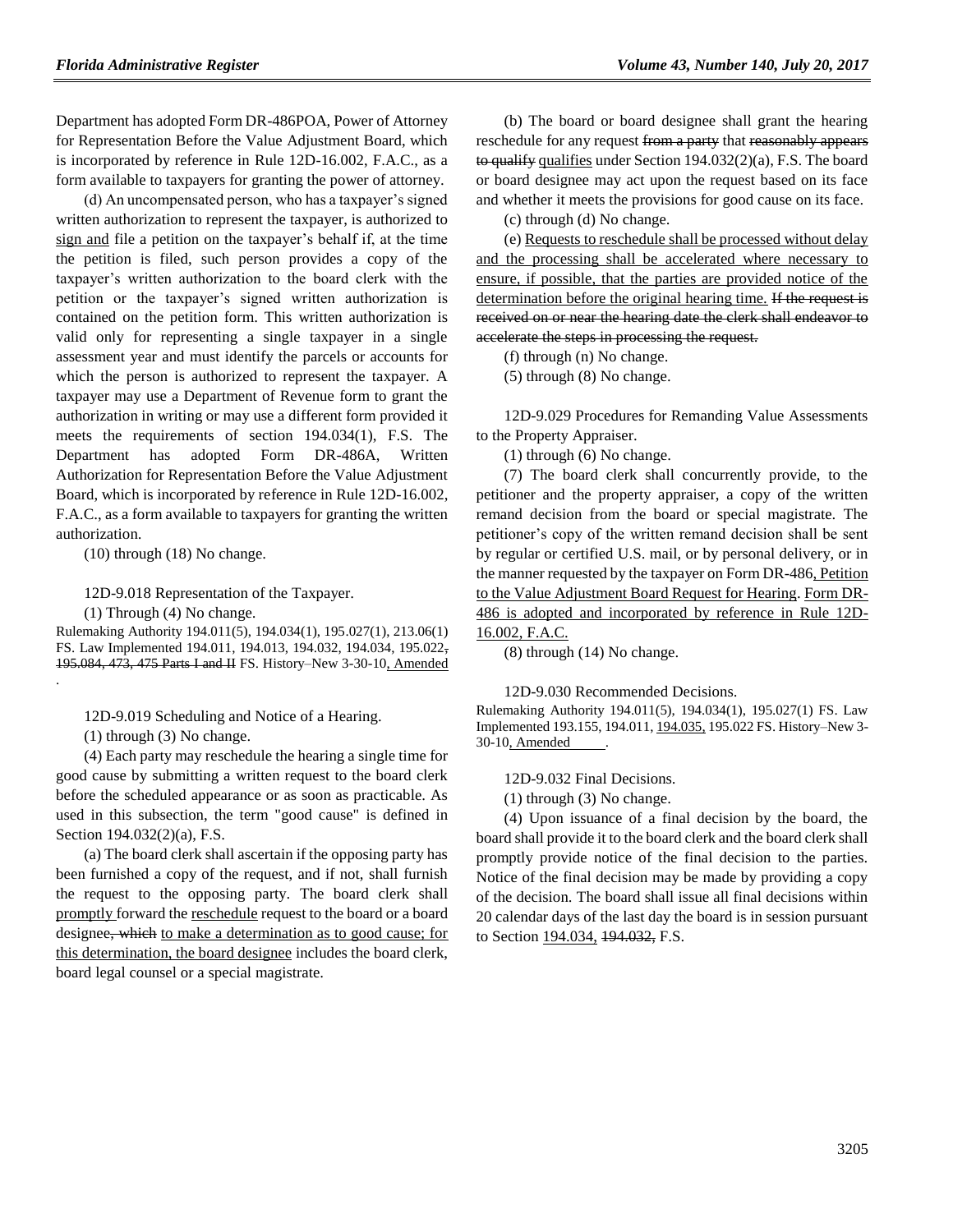#### **DEPARTMENT [OF ELDER AFFAIRS](https://www.flrules.org/gateway/department.asp?id=58)**

#### **[Federal Aging Programs](https://www.flrules.org/gateway/organization.asp?id=179)**

| <b>RULE NOS.:</b> | <b>RULE TITLES:</b>                        |
|-------------------|--------------------------------------------|
| 58A-5.0131        | Definitions                                |
| 58A-5.014         | Licensing and Change of Ownership          |
| 58A-5.0181        | Admission Procedures, Appropriateness of   |
|                   | Placement and Continued Residency Criteria |
| 58A-5.0182        | <b>Resident Care Standards</b>             |
| 58A-5.0185        | <b>Medication Practices</b>                |
| 58A-5.019         | <b>Staffing Standards</b>                  |
| 58A-5.0191        | <b>Staff Training Requirements and</b>     |
|                   | Competency Test                            |
| 58A-5.024         | Records                                    |
| 58A-5.029         | Limited Mental Health                      |
| 58A-5.030         | <b>Extended Congregate Care Services</b>   |
| 58A-5.031         | <b>Limited Nursing Services</b>            |
|                   | <b>NOTICE OF CORRECTION</b>                |

Notice is hereby given that the following correction has been made to the Notice of Change published in Vol. 43 No. 135 July 13, 2017, issue of the Florida Administrative Register.

Paragraph  $58A-5.030(3)(a)$  was inadvertently coded as No change. Paragraph 58A-5.030(3)(a) should have been coded as follows:

(a) A private room or apartment, or a semi-private room or apartment, shared with a roommate of the resident's choice. The entry door to the room or apartment must have a lock that is operable from the inside by the resident with no key needed. The resident must be provided with a key to the entry door on request. The resident's service plan may allow for a non-locking entry door if the resident's safety would otherwise be jeopardized; and

> Section IV Emergency Rules

## NONE

## Section V Petitions and Dispositions Regarding Rule Variance or Waiver

#### [DEPARTMENT OF HEALTH](https://www.flrules.org/gateway/department.asp?id=64)

#### [Board of Massage Therapy](https://www.flrules.org/gateway/organization.asp?id=330)

NOTICE IS HEREBY GIVEN that on July 5, 2017, the Board of Massage Therapy received a petition for Brittany Webb seeking a variance or waiver regarding proof of graduation. Comments on this petition should be filed with the Board of Massage Therapy, 4052 Bald Cypress Way, Bin #C06, Tallahassee, Florida 32399-3258, within 14 days of publication of this notice.

A copy of the Petition for Variance or Waiver may be obtained by contacting: Kama Monroe, Executive Director, Board of Massage Therapy, 4052 Bald Cypress Way, Bin #C06, Tallahassee, Florida 32399-3258, (850)245-4162, [kama.monroe@flhealth.gov.](mailto:kama.monroe@flhealth.gov)

## Section VI Notice of Meetings, Workshops and Public **Hearings**

#### [DEPARTMENT OF STATE](https://www.flrules.org/gateway/department.asp?id=1)

[Division of Elections](https://www.flrules.org/gateway/organization.asp?id=16)

The Elections Canvassing Commission announces a public meeting to which all persons are invited.

DATE AND TIME: Tuesday, August 8, 2017, 9:00 a.m.

PLACE: Cabinet Meeting Room, LL03, The Capitol, Tallahassee, Florida

GENERAL SUBJECT MATTER TO BE CONSIDERED: The Elections Canvassing Commission will meet to certify the official results for the July 25, 2017, Special Primary Elections per Sections 100.191 and 102.111, Florida Statutes.

A copy of the agenda may be obtained by contacting: Jordan Jones at (850)245-6536 or [Jordan.Jones@dos.myflorida.com.](mailto:Jordan.Jones@dos.myflorida.com)

Pursuant to the provisions of the Americans with Disabilities Act, any person requiring special accommodations to participate in this workshop/meeting is asked to advise the agency at least 3 days before the workshop/meeting by contacting: Ashley Black at (850)245-6536 or [Ashley.Black@dos.myflorida.com.](mailto:Ashley.Black@dos.myflorida.com) If you are hearing or speech impaired, please contact the agency using the Florida Relay Service, 1(800)955-8771 (TDD) or 1(800)955-8770 (Voice).

For more information, you may contact: Jordan Jones at (850)245-6536 or [Jordan.Jones@dos.myflorida.com.](mailto:Jordan.Jones@dos.myflorida.com)

#### [DEPARTMENT OF TRANSPORTATION](https://www.flrules.org/gateway/department.asp?id=14)

The Florida Department of Transportation (FDOT), District Five, announces a hearing to which all persons are invited.

DATE AND TIME: Thursday, July 27, 2017, 5:30 p.m. – 7:30 p.m., open house; 6:30 p.m., presentation

PLACE: College of Central Florida, Webber Center, 3001 S.W. College Road, Ocala, Florida 34474

GENERAL SUBJECT MATTER TO BE CONSIDERED: FDOT is preparing design plans for proposed improvements to State Road (S.R.) 40 at the S.W. 27th Avenue intersection and S.R. 40 at the I-75 interchange in the City of Ocala, Florida. The proposed improvements to S.R. 40 at the S.W. 27th Avenue intersection include widening the intersection to provide for dual left turn lanes to all approaches and an exclusive right turn lane for eastbound S.R. 40 to southbound S.W. 27th Avenue. Other safety improvements are also proposed, such as adding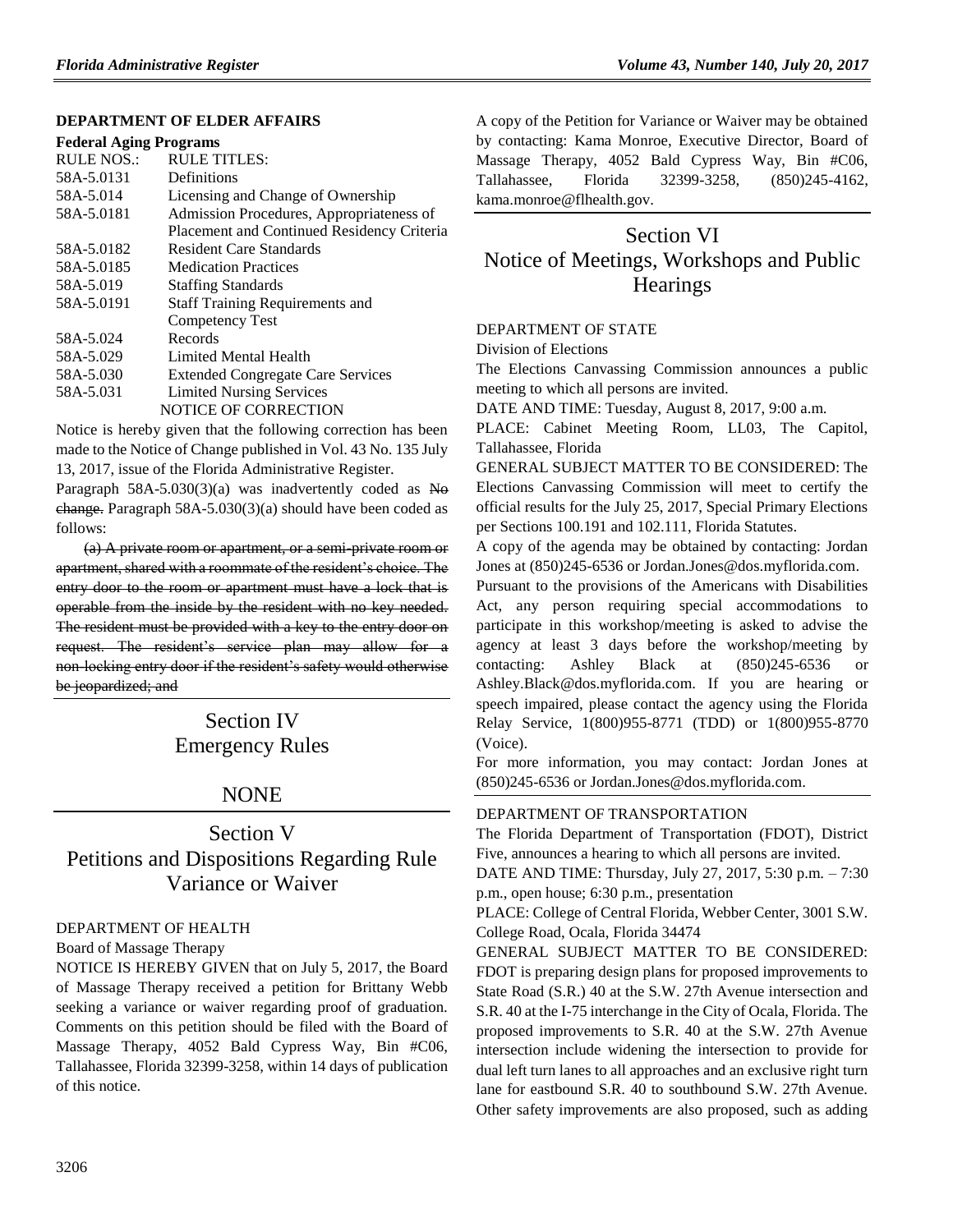traffic separators along S.W. 27th Avenue to prevent left turns from driveways near the intersection. The proposed improvements to S.R. 40 at the I-75 interchange will improve the traffic operations by extending the existing left turn lanes along eastbound and westbound S.R. 40 and providing dual left turn lanes and a right turn lane for northbound and southbound exit ramps. The proposed improvements will increase capacity, improve emergency evacuation, and enhance safety along the roadway. This design project is scheduled for completion in January 2018 and will move into the right-of-way acquisition phase in Fiscal Years 2018 through 2022. The proposed improvements are not currently funded for construction. The Financial Project ID (FPID) number is: 433652-1-32-01.

The purpose of this public hearing is to present information and receive public input regarding the proposed access management changes to S.R. 40 at the S.W. 27th Avenue intersection in the City of Ocala. Information regarding the proposed improvements to S.R. 40 at the I-75 interchange will also be discussed. The hearing is being held as an open house from 5:30 p.m.to 7:30 p.m. There will be a brief presentation at 6:30 p.m., after which participants may provide comments to all present. Representatives from the design team will be available to discuss the project and answer questions before and after the presentation.

Participants may provide public comment directly to a court reporter at any time during the hearing. Written comments can be submitted at this hearing, by mail to Taleb Shams, P.E., FDOT Project Manager, 719 South Woodland Boulevard, DeLand, FL 32720 or by email to [taleb.shams@dot.state.fl.us](mailto:taleb.shams@dot.state.fl.us) no later than Monday, August 7, 2017. All comments, written and oral, will become part of the project's public record.

Public participation is solicited without regard to race, color, national origin, age, sex, religion, disability, or family status. Persons wishing to express their concerns relative to FDOT compliance with Title VI may do so by contacting: Jennifer Smith, FDOT District Five Title VI Coordinator, (386)943- 5367, [Jennifer.Smith2@dot.state.fl.us.](mailto:Jennifer.Smith2@dot.state.fl.us)

A copy of the agenda may be obtained by contacting: n/a.

Pursuant to the provisions of the Americans with Disabilities Act, any person requiring special accommodations to participate in this workshop/meeting is asked to advise the agency at least 7 days before the workshop/meeting by contacting: Taleb Shams, P.E., (386)943-5231, [taleb.shams@dot.state.fl.us.](mailto:taleb.shams@dot.state.fl.us)

Persons who require translation services (free of charge) should contact: Taleb Shams, P.E., (386)943-5231, [taleb.shams@dot.state.fl.us,](mailto:taleb.shams@dot.state.fl.us) at least seven (7) days prior to the hearing. If you are hearing or speech impaired, please contact the agency using the Florida Relay Service, 1(800)955-8771 (TDD) or 1(800)955-8770 (Voice).

For more information, you may contact: For more information, you may contact: Taleb Shams, P.E., FDOT Project Manager, (386)943-5231, [taleb.shams@dot.state.fl.us.](mailto:taleb.shams@dot.state.fl.us)

Additional information on the project is also available at [www.cflroads.com.](http://www.cflroads.com/)

## [STATE BOARD OF ADMINISTRATION](https://www.flrules.org/gateway/department.asp?id=19)

[Florida Prepaid College Board](https://www.flrules.org/gateway/organization.asp?id=47)

The Florida Prepaid College Board announces a public meeting to which all persons are invited.

DATE AND TIME: Wednesday, July 26, 2017, 2:00 p.m., ET PLACE: The Hermitage Centre, St. Augustine Conference Room, 1801 Hermitage Blvd., Tallahassee, Florida 32308

GENERAL SUBJECT MATTER TO BE CONSIDERED: To validate the Evaluators' recommendation to move forward to the Negotiation Phase for each responsive reply to Invitation to Negotiate, ITN 17-01, Index Replication for the Stanley G. Tate Florida Prepaid College Program and the Florida 529 Savings Plan.

A copy of the agenda may be obtained by contacting: The Florida Prepaid College Board, ITN Administrator by email at [ITNinfo.Prepaid@MyFloridaPrepaid.com.](mailto:ITNinfo.Prepaid@MyFloridaPrepaid.com)

Pursuant to the provisions of the Americans with Disabilities Act, any person requiring special accommodations to participate in this workshop/meeting is asked to advise the agency at least 5 days before the workshop/meeting by contacting: the ITN Administrator at the email address provided above. If you are hearing or speech impaired, please contact the agency using the Florida Relay Service, 1(800)955-8771 (TDD) or 1(800)955-8770 (Voice).

#### [FLORIDA COMMISSION ON OFFENDER REVIEW](https://www.flrules.org/gateway/department.asp?id=23)

The Florida Commission on Offender Review announces public meetings to which all persons are invited.

DATES AND TIMES: Wednesday, August 9, 2017, 9:00 a.m.; Thursday, August 10, 2017, 9:00 a.m.; Wednesday, August 16, 2017, 9:00 a.m.; Thursday, August 17, 2017, 9:00 a.m.; Wednesday, August 23, 2017, 9:00 a.m.; Thursday, August 24, 2017, 9:00 a.m.

PLACE: Betty Easley Conference Center, Room #152, 4075 Esplanade Way, Tallahassee, Florida 32399

GENERAL SUBJECT MATTER TO BE CONSIDERED: Regularly scheduled meeting for all Parole, Conditional Release, Conditional Medical Release, Addiction Recovery, Control Release and all other Commission business.

A copy of the agenda may be obtained by contacting: the Florida Commission on Offender Review, (850)488-1293.

Pursuant to the provisions of the Americans with Disabilities Act, any person requiring special accommodations to participate in this workshop/meeting is asked to advise the agency at least 5 days before the workshop/meeting by contacting: the Florida Commission on Offender Review at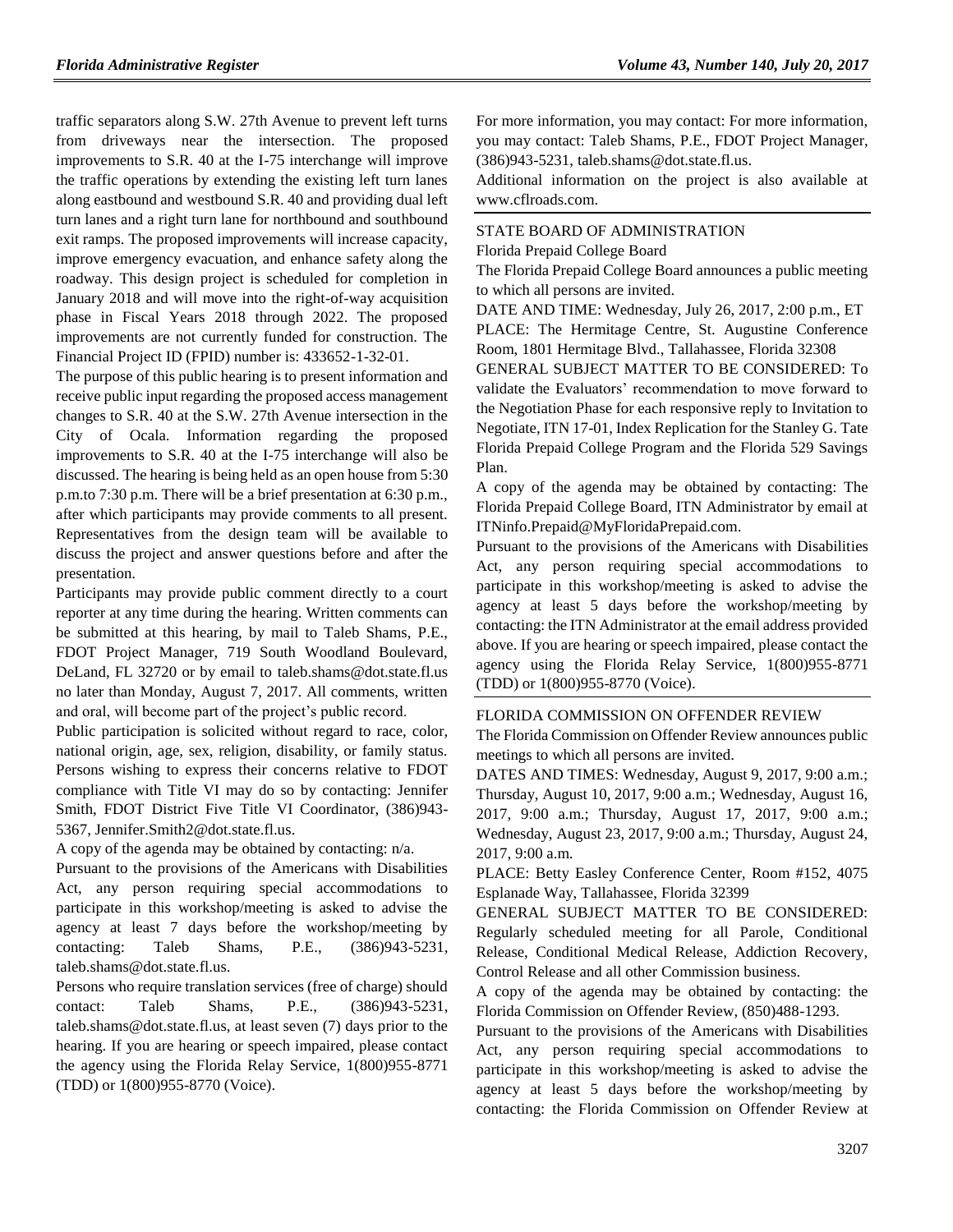[ada@fcor.state.fl.us.](mailto:ada@fcor.state.fl.us) If you are hearing or speech impaired, please contact the agency using the Florida Relay Service, 1(800)955-8771 (TDD) or 1(800)955-8770 (Voice).

If any person decides to appeal any decision made by the Board with respect to any matter considered at this meeting or hearing, he/she will need to ensure that a verbatim record of the proceeding is made, which record includes the testimony and evidence from which the appeal is to be issued.

#### [REGIONAL PLANNING COUNCILS](https://www.flrules.org/gateway/department.asp?id=29)

[Northeast Florida Regional Planning Council](https://www.flrules.org/gateway/organization.asp?id=60)

The Northeast Florida Regional Planning Council announces public meetings to which all persons are invited.

DATE AND TIMES: August 3, 2017, 8:30 a.m., Affordable Housing Ad-Hoc Committee; 9:30 a.m., Personnel, Budget & Finance Policy Committee; 10:00 a.m., Board of Directors

Please check our website at [www.nefrc.org](http://www.nefrc.org/) for any changes. PLACE: 100 Festival Park Avenue, Jacksonville, FL 32202

GENERAL SUBJECT MATTER TO BE CONSIDERED: Regular Meeting.

A copy of the agenda may be obtained by calling: (904)279- 0880.

Pursuant to the provisions of the Americans with Disabilities Act, any person requiring special accommodations to participate in this workshop/meeting is asked to advise the agency at least 5 days before the workshop/meeting by calling: (904)279-0880. If you are hearing or speech impaired, please contact the agency using the Florida Relay Service, 1(800)955- 8771 (TDD) or 1(800)955-8770 (Voice).

#### [AGENCY FOR HEALTH CARE ADMINISTRATION](https://www.flrules.org/gateway/department.asp?id=59)

[Hospital and Nursing Home Reporting Systems and Other](https://www.flrules.org/gateway/organization.asp?id=190)  [Provisions Relating to Hospitals](https://www.flrules.org/gateway/organization.asp?id=190)

RULE NO.: RULE TITLE:

[59E-9.010](https://www.flrules.org/gateway/ruleNo.asp?id=59E-9.010) Claims Data Collection

The Agency for Health Care Administration announces a workshop to which all persons are invited.

DATE AND TIME: August 4, 2017, 9:00 a.m. – 12:00 Noon

PLACE: Agency for Health Care Administration, 2727 Mahan Drive, Building #3, Conference Room B, Tallahassee, Florida 32308; call-in option at: 1(888)670-3525, participant code: 1(900)967-2762#

GENERAL SUBJECT MATTER TO BE CONSIDERED: The Agency is proposing to create a new rule regarding the requirements for submission, collection, and publication of claims data pursuant to section 408.05, Florida Statutes, as well as requirements for implementation of a consumer friendly,

internet-based platform that will be used to publish information derived from the claims data for public use.

A copy of the agenda may be obtained by contacting: Jess Hand, [Jessica.Hand@ahca.myflorida.com,](mailto:Jessica.Hand@ahca.myflorida.com) (850)412-3750.

Pursuant to the provisions of the Americans with Disabilities Act, any person requiring special accommodations to participate in this workshop/meeting is asked to advise the agency at least 3 days before the workshop/meeting by contacting: Jess Hand, Bureau of Health Quality Assurance, 2727 Mahan Drive, MS 16, Tallahassee, Florida, 32308, (850)412-3750, [Jessica.Hand@ahca.myflorida.com.](mailto:Jessica.Hand@ahca.myflorida.com) If you are hearing or speech impaired, please contact the agency using the Florida Relay Service, 1(800)955-8771 (TDD) or 1(800)955- 8770 (Voice).

For more information, you may contact: Jess Hand, [Jessica.Hand@ahca.myflorida.com,](mailto:Jessica.Hand@ahca.myflorida.com) (850)412-3750.

### [DEPARTMENT OF BUSINESS AND PROFESSIONAL](https://www.flrules.org/gateway/department.asp?id=61)  [REGULATION](https://www.flrules.org/gateway/department.asp?id=61)

[Barbers' Board](https://www.flrules.org/gateway/organization.asp?id=273)

The Florida Barbers' Board announces a public meeting to which all persons are invited.

DATE AND TIME: October 15, 2017, 9:00 a.m.

PLACE: Hutchinson Island Marriott Beach Resort, 555 NE Ocean Blvd., Stuart, FL 34996, (772)225-3700

GENERAL SUBJECT MATTER TO BE CONSIDERED: General board business.

A copy of the agenda may be obtained by contacting: Florida Barbers' Board, 2601 Blair Stone Road, Tallahassee, Florida 32399, (850)487-1395.

Pursuant to the provisions of the Americans with Disabilities Act, any person requiring special accommodations to participate in this workshop/meeting is asked to advise the agency at least 5 days before the workshop/meeting by contacting: Florida Barbers' Board, 2601 Blair Stone Road, Tallahassee, Florida 32399, (850)487-1395. If you are hearing or speech impaired, please contact the agency using the Florida Relay Service, 1(800)955-8771 (TDD) or 1(800)955-8770 (Voice).

If any person decides to appeal any decision made by the Board with respect to any matter considered at this meeting or hearing, he/she will need to ensure that a verbatim record of the proceeding is made, which record includes the testimony and evidence from which the appeal is to be issued.

For more information, you may contact: Florida Barbers' Board, 2601 Blair Stone Road, Tallahassee, Florida 32399, (850)487-1395.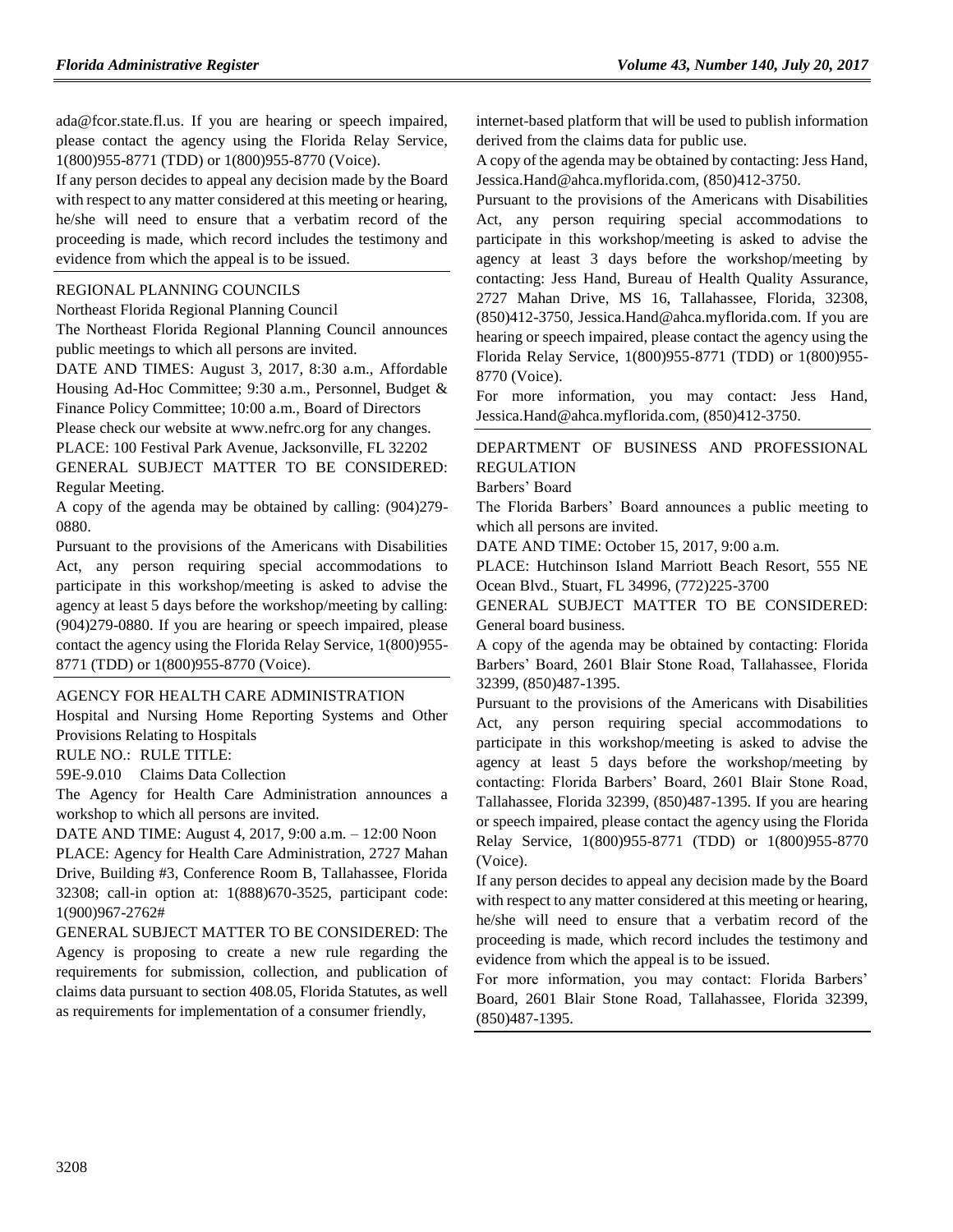#### [DEPARTMENT OF HEALTH](https://www.flrules.org/gateway/department.asp?id=64)

The Biomedical Research Advisory Council announces a telephone conference call to which all persons are invited.

DATE AND TIME: August 14, 2017, 11:00 a.m.

PLACE: Conference call-in number: 1(888)670-3525, participant code: 5311418626, then #

GENERAL SUBJECT MATTER TO BE CONSIDERED: This call will focus on planning and preparation for the release of the Live Like Bella Initiative Funding Opportunity Announcement. A copy of the agenda may be obtained by contacting: Teresa Mathew at [Teresa.Mathew@flhealth.gov.](mailto:Teresa.Mathew@flhealth.gov)

#### [DEPARTMENT OF HEALTH](https://www.flrules.org/gateway/department.asp?id=64)

The Florida Department of Health announces a public meeting to which all persons are invited.

DATE AND TIME: Tuesday, August 8, 2017, 2:00 p.m. – 5:00 p.m., ET

PLACE: Department of Health, 4025 Esplanade Way, Capital Circle Office Center, Conference Room 301, Tallahassee, FL 32399; telephone conference: call-in number: 1(888)670-3525, participant code: 7921255877#

GENERAL SUBJECT MATTER TO BE CONSIDERED: The Special Needs Shelter Interagency Committee Meeting is being hosted by the Florida Department of Health, Bureau of Preparedness and Response, to identify and resolve challenges related to special needs shelters that are not currently addressed in the state comprehensive plan. The meeting shall also serve as a forum to develop policies and procedures which support sheltering best practices throughout the state. The continuation of the committee work assures the best quality service to clients with special medical needs and Florida's persons with access and functional needs.

A copy of the agenda may be obtained by contacting: Valerie Beynon, (850)617-1527, [Valerie.beynon@flhealth.gov.](mailto:Valerie.beynon@flhealth.gov) The meeting may be accessed via conference call.

Pursuant to the provisions of the Americans with Disabilities Act, any person requiring special accommodations to participate in this workshop/meeting is asked to advise the agency at least 7 days before the workshop/meeting by contacting: Valerie Beynon,  $(850)617-1527$ , [Valerie.beynon@flhealth.gov.](mailto:Valerie.beynon@flhealth.gov) If you are hearing or speech impaired, please contact the agency using the Florida Relay Service, 1(800)955-8771 (TDD) or 1(800)955-8770 (Voice).

For more information, you may contact: Valerie Beynon, (850)617-1527, [Valerie.beynon@flhealth.gov.](mailto:Valerie.beynon@flhealth.gov)

#### [DEPARTMENT OF HEALTH](https://www.flrules.org/gateway/department.asp?id=64)

[Board of Orthotists and Prosthetists](https://www.flrules.org/gateway/organization.asp?id=305)

The Board of Orthotists and Prosthetists announces a telephone conference call to which all persons are invited. DATE AND TIME: August 8, 2017, 9:00 a.m.

PLACE: Conference call number: 1(888)670-3525, participant code: 7342425515

GENERAL SUBJECT MATTER TO BE CONSIDERED: Probable Cause Panel Meeting.

A copy of the agenda may be obtained at: [http://floridasorthotistsprosthetists.gov/.](http://floridasorthotistsprosthetists.gov/)

Pursuant to the provisions of the Americans with Disabilities Act, any person requiring special accommodations to participate in this workshop/meeting is asked to advise the agency at least 7 days before the workshop/meeting by contacting: [Brandi.May@flhealth.gov.](mailto:Brandi.May@flhealth.gov) If you are hearing or speech impaired, please contact the agency using the Florida Relay Service, 1(800)955-8771 (TDD) or 1(800)955-8770 (Voice).

If any person decides to appeal any decision made by the Board with respect to any matter considered at this meeting or hearing, he/she will need to ensure that a verbatim record of the proceeding is made, which record includes the testimony and evidence from which the appeal is to be issued.

For more information, you may contact: [Brandi.May@flhealth.gov.](mailto:Brandi.May@flhealth.gov)

#### [TREASURE COAST EDUCATION AND RESEARCH](https://www.flrules.org/gateway/organization.asp?id=778)  [DEVELOPMENT AUTHORITY](https://www.flrules.org/gateway/organization.asp?id=778)

The Treasure Coast Education Research & Development Authority announces a public meeting to which all persons are invited.

DATE AND TIME: July 27, 2017, 3:00 p.m.

PLACE: Treasure Coast Research Park, in the UF/IRREC Building, 2199 S. Rock Road, Fort Pierce, FL, 34945

GENERAL SUBJECT MATTER TO BE CONSIDERED: Any matters that may come before the TCERDA Board for their consideration/authorization, including but not limited to minutes, treasurer's report, etc.

A copy of the agenda may be obtained by contacting: The Treasure Coast Research Park office at (772)467-3017.

Pursuant to the provisions of the Americans with Disabilities Act, any person requiring special accommodations to participate in this workshop/meeting is asked to advise the agency at least 48 hours before the workshop/meeting by contacting: The Treasure Coast Research Park office at (772)467-3017. If you are hearing or speech impaired, please contact the agency using the Florida Relay Service, 1(800)955- 8771 (TDD) or 1(800)955-8770 (Voice).

If any person decides to appeal any decision made by the Board with respect to any matter considered at this meeting or hearing, he/she will need to ensure that a verbatim record of the proceeding is made, which record includes the testimony and evidence from which the appeal is to be issued.

For more information, you may contact: The Treasure Coast Research Park office at (772)467-3017.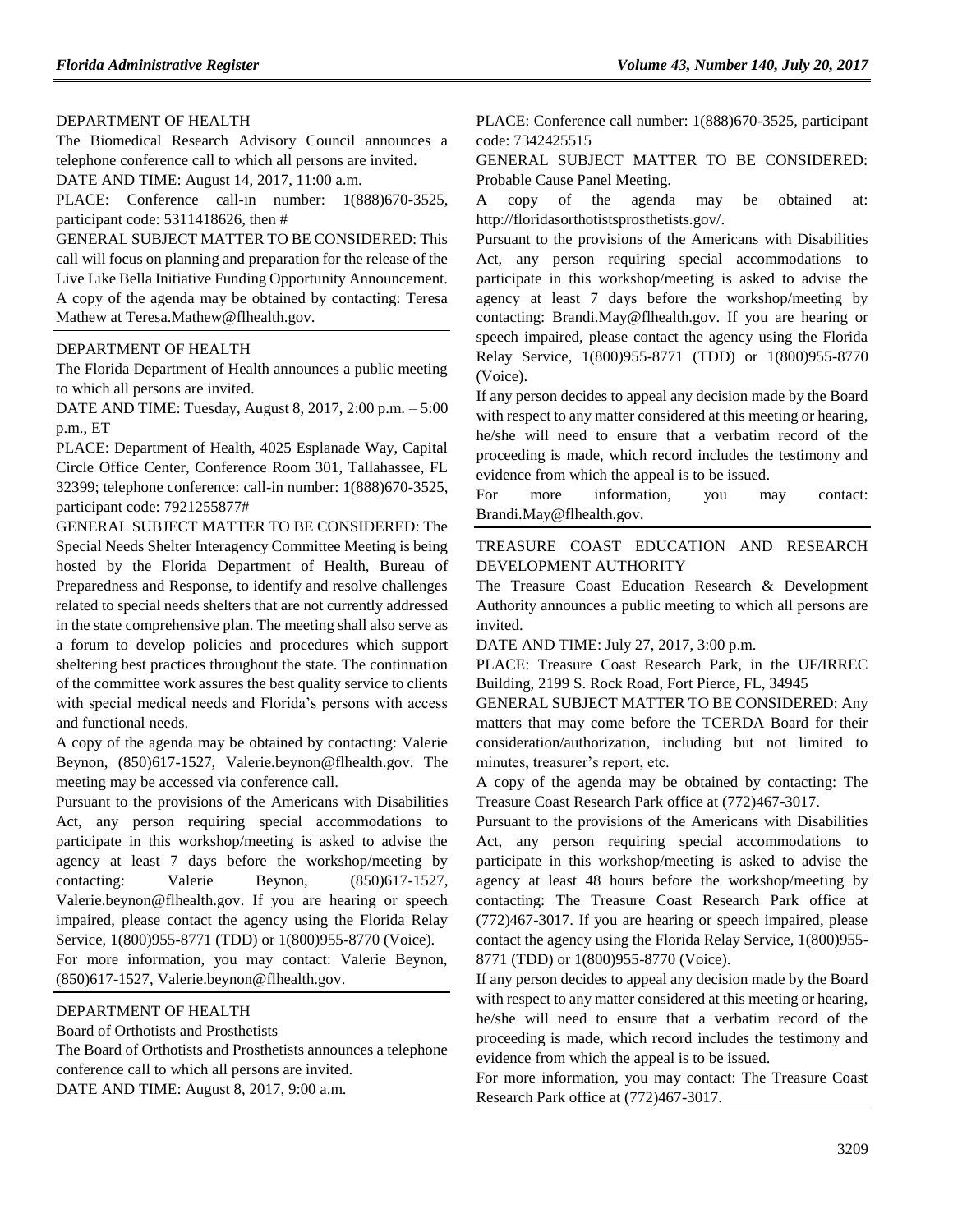#### [ENTERPRISE FLORIDA, INC.](https://www.flrules.org/gateway/organization.asp?id=680)

Enterprise Florida announces a public meeting to which all persons are invited.

DATE AND TIME: July 19, 2017, 4:30 p.m.

PLACE: 101 North Monroe Street, Suite 1000, Tallahassee, FL 32301; telephone conference call number: 1(800)501-8979, participant code: 8344260#

GENERAL SUBJECT MATTER TO BE CONSIDERED: Executive Committee conference call number: 1(800)501- 8979, participant code: 8344260#

A copy of the agenda may be obtained by contacting: Katie Richardson, (850)298-6625.

Pursuant to the provisions of the Americans with Disabilities Act, any person requiring special accommodations to participate in this workshop/meeting is asked to advise the agency at least 2 hours before the workshop/meeting by contacting: Katie Richardson, (850)298-6625. If you are hearing or speech impaired, please contact the agency using the Florida Relay Service, 1(800)955-8771 (TDD) or 1(800)955- 8770 (Voice).

For more information, you may contact: Katie Richardson, (850)298-6625.

#### [FLORIDA SPORTS FOUNDATION](https://www.flrules.org/gateway/organization.asp?id=690)

The Florida Sports Foundation announces a public meeting to which all persons are invited.

DATE AND TIME: August 11, 2017, 9:00 a.m.

PLACE: Marlins Park, 501 Marlins Way, Miami, FL 33125

GENERAL SUBJECT MATTER TO BE CONSIDERED: First Quarter Board Meeting.

A copy of the agenda may be obtained by contacting: Elissa DiCampli a[t edicampli@flasports.com.](mailto:edicampli@flasports.com)

Pursuant to the provisions of the Americans with Disabilities Act, any person requiring special accommodations to participate in this workshop/meeting is asked to advise the agency at least 7 days before the workshop/meeting by contacting: Elissa DiCampli at [edicampli@flasports.com.](mailto:edicampli@flasports.com) If you are hearing or speech impaired, please contact the agency using the Florida Relay Service, 1(800)955-8771 (TDD) or 1(800)955-8770 (Voice).

If any person decides to appeal any decision made by the Board with respect to any matter considered at this meeting or hearing, he/she will need to ensure that a verbatim record of the proceeding is made, which record includes the testimony and

evidence from which the appeal is to be issued.

For more information, you may contact: Elissa DiCampli at [edicampli@flasports.com.](mailto:edicampli@flasports.com)

[FLORIDA WORKERS' COMPENSATION JOINT](https://www.flrules.org/gateway/organization.asp?id=757)  [UNDERWRITING ASSOCIATION, INC.](https://www.flrules.org/gateway/organization.asp?id=757)

The FWCJUA Audit Committee announces a telephone conference call to which all persons are invited.

DATE AND TIME: August 16, 2017, 10:00 a.m., Eastern Time PLACE: Contact Kathy Coyne at (941)378-7408 to participate. GENERAL SUBJECT MATTER TO BE CONSIDERED: Agenda items may include the Audit Committee Charter procedures checklist and the financial auditor engagement.

A copy of the agenda may be obtained by contacting: Kathy Coyne or at [www.fwcjua.com.](http://www.fwcjua.com/)

[FLORIDA WORKERS' COMPENSATION JOINT](https://www.flrules.org/gateway/organization.asp?id=757)  [UNDERWRITING ASSOCIATION, INC.](https://www.flrules.org/gateway/organization.asp?id=757)

The FWCJUA Investment Committee announces a telephone conference call to which all persons are invited.

DATE AND TIME: August 17, 2017, 10:00 a.m., ET

PLACE: Contact Kathy Coyne at (941)378-7408 to participate GENERAL SUBJECT MATTER TO BE CONSIDERED: Agenda topics may include an investment marketplace update; portfolio compliance review; investment policy & guidelines review, and the investment manager engagement.

A copy of the agenda may be obtained by contacting: Kathy Coyne or at [www.fwcjua.com.](http://www.fwcjua.com/)

[FLORIDA WORKERS' COMPENSATION JOINT](https://www.flrules.org/gateway/organization.asp?id=757)  [UNDERWRITING ASSOCIATION, INC.](https://www.flrules.org/gateway/organization.asp?id=757)

The FWCJUA Operations Committee announces a telephone conference call to which all persons are invited.

DATE AND TIME: August 24, 2017, 11:00 a.m., ET

PLACE: Contact Kathy Coyne at (941)378-7408 to participate GENERAL SUBJECT MATTER TO BE CONSIDERED: Agenda topics may include the preliminary 2018 Business Plan & Forecast, policy administration/managed care services engagement, collection services engagement, service provider audit results, disaster recovery matters, records management matters, and report on operations.

A copy of the agenda may be obtained by contacting: Kathy Coyne or at [www.fwcjua.com.](http://www.fwcjua.com/)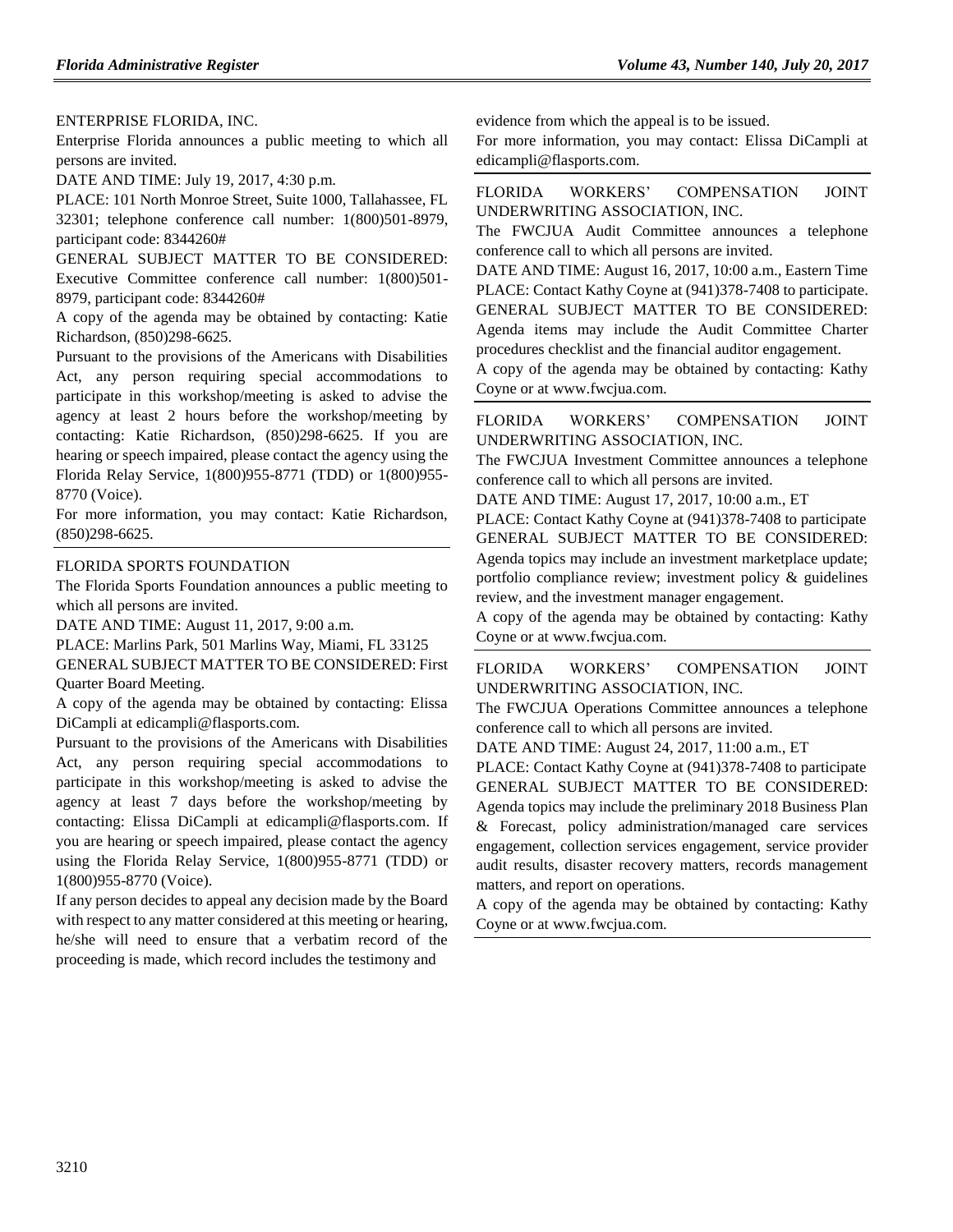[FLORIDA WORKERS' COMPENSATION JOINT](https://www.flrules.org/gateway/organization.asp?id=757)  [UNDERWRITING ASSOCIATION, INC.](https://www.flrules.org/gateway/organization.asp?id=757)

The FWCJUA Reinsurance Committee announces a telephone conference call to which all persons are invited.

DATE AND TIME: August 24, 2017, 10:00 a.m., ET

PLACE: Contact Kathy Coyne at (941)378-7408 to participate GENERAL SUBJECT MATTER TO BE CONSIDERED: Agenda topics may include the 2018 reinsurance program, reinsurer financial strength ratings, commutation matters, and the reinsurance intermediary engagement.

A copy of the agenda may be obtained by contacting: Kathy Coyne or at [www.fwcjua.com.](http://www.fwcjua.com/)

[FLORIDA WORKERS' COMPENSATION JOINT](https://www.flrules.org/gateway/organization.asp?id=757)  [UNDERWRITING ASSOCIATION, INC.](https://www.flrules.org/gateway/organization.asp?id=757)

The FWCJUA Rates & Forms Committee announces a telephone conference call to which all persons are invited.

DATE AND TIME: August 30, 2017, 11:00 a.m., ET

PLACE: Contact Kathy Coyne at (941)378-7408 to participate GENERAL SUBJECT MATTER TO BE CONSIDERED: Agenda topics may include approval of minutes; legal, legislative & regulatory matters; premium level indication; actuarial services engagement; policyholder dividend policy, Subplan D; Operations Manual; and review of rates, rating plans & policy forms and associated matters to include application forms.

A copy of the agenda may be obtained by contacting: Kathy Coyne or at [www.fwcjua.com.](http://www.fwcjua.com/)

#### **[QCAUSA](https://www.flrules.org/gateway/organization.asp?id=991)**

The Florida Department of Transportation (District 7) announces a workshop to which all persons are invited.

DATE AND TIME: Thursday, August 3, 2017, 5:30 p.m.

PLACE: Myrtle Lake Baptist Church, 2017 Riegler Road, Land O' Lakes, FL 34639

GENERAL SUBJECT MATTER TO BE CONSIDERED: The Florida Department of Transportation (FDOT) is holding Community Working Groups meeting for Pasco and Hernando counties on Thursday, August 3, 2017 at 5:30 p.m. at Myrtle Lake Baptist Church, 2017 Riegler Road, Land O' Lakes, FL 34639.

The group discussions include topics such as multi-modal transportation and evaluating infrastructure improvements in the context of a comprehensive regional transportation system. To ensure a cross-section of the community is represented, Community Working Group members are from within the community including individual citizens, neighborhood/HOA representatives, civic and faith-based leaders, small business owners and business leaders, among others. The Community Working Group is open to the public. At the end of the workshop, time will be allotted for public comment.

Comments may also be received through a written format to [Madeline.Pfingsten@dot.state.fl.us.](mailto:Madeline.Pfingsten@dot.state.fl.us)

Public participation is solicited without regard to race, color, national origin, age, sex, religion, disability or family status. Persons wishing to express their concerns relative to FDOT compliance with Title VI may do so by contacting: Christopher Speese, Title VI Coordinator, at (813)975-6247 or [christopher.speese@dot.state.fl.us.](mailto:christopher.speese@dot.state.fl.us)

Comuniquese Con Nosotros

Nos importa mucho la opinión del público sobre el proyecto. Si usted tiene preguntas o comentarios, o si simplemente desea más información, por favor comuniquese con nuestra representante, Lilliam Escalera, (813)975-6403, Departamento de Transportación de Florida, 11201 N. McKinley Dr., Tampa, FL 33612, [lilliam.escalera@dot.state.fl.us.](mailto:lilliam.escalera@dot.state.fl.us)

The environmental review, consultation, and other actions required by applicable federal environmental laws for this project are being, or have been, carried out by the Florida Department of Transportation (FDOT) pursuant to 23 U.S.C. §327 and a Memorandum of Understanding dated December 14, 2016 and executed by the Federal Highway Administration and FDOT.

A copy of the agenda may be obtained by contacting: Madeline Pfingsten, (813)532-5148, [Madeline.Pfingsten@dot.state.fl.us.](mailto:Madeline.Pfingsten@dot.state.fl.us) Pursuant to the provisions of the Americans with Disabilities Act, any person requiring special accommodations to participate in this workshop/meeting is asked to advise the agency at least Seven (7) days before the workshop/meeting by contacting: Christopher Speese, Florida Department of Transportation, (813)975-6247,

[Christopher.Speese@dot.state.fl.us.](mailto:Christopher.Speese@dot.state.fl.us) If you are hearing or speech impaired, please contact the agency using the Florida Relay Service, 1(800)955-8771 (TDD) or 1(800)955-8770 (Voice).

For more information, you may contact: Madeline Pfingsten, (813)532-5148, [Madeline.Pfingsten@dot.state.fl.us.](mailto:Madeline.Pfingsten@dot.state.fl.us)

## Section VII

# Notice of Petitions and Dispositions Regarding Declaratory Statements

[DEPARTMENT OF BUSINESS AND PROFESSIONAL](https://www.flrules.org/gateway/department.asp?id=61)  [REGULATION](https://www.flrules.org/gateway/department.asp?id=61)

[Florida Building Commission](https://www.flrules.org/gateway/organization.asp?id=1071)

RULE NO.: RULE TITLE:

[61G20-1.001F](https://www.flrules.org/gateway/ruleNo.asp?id=61G20-1.001)lorida Building Code Adopted

NOTICE IS HEREBY GIVEN that the Florida Building Commission has received the petition for declaratory statement from Midway Services, Inc. The petition seeks the agency's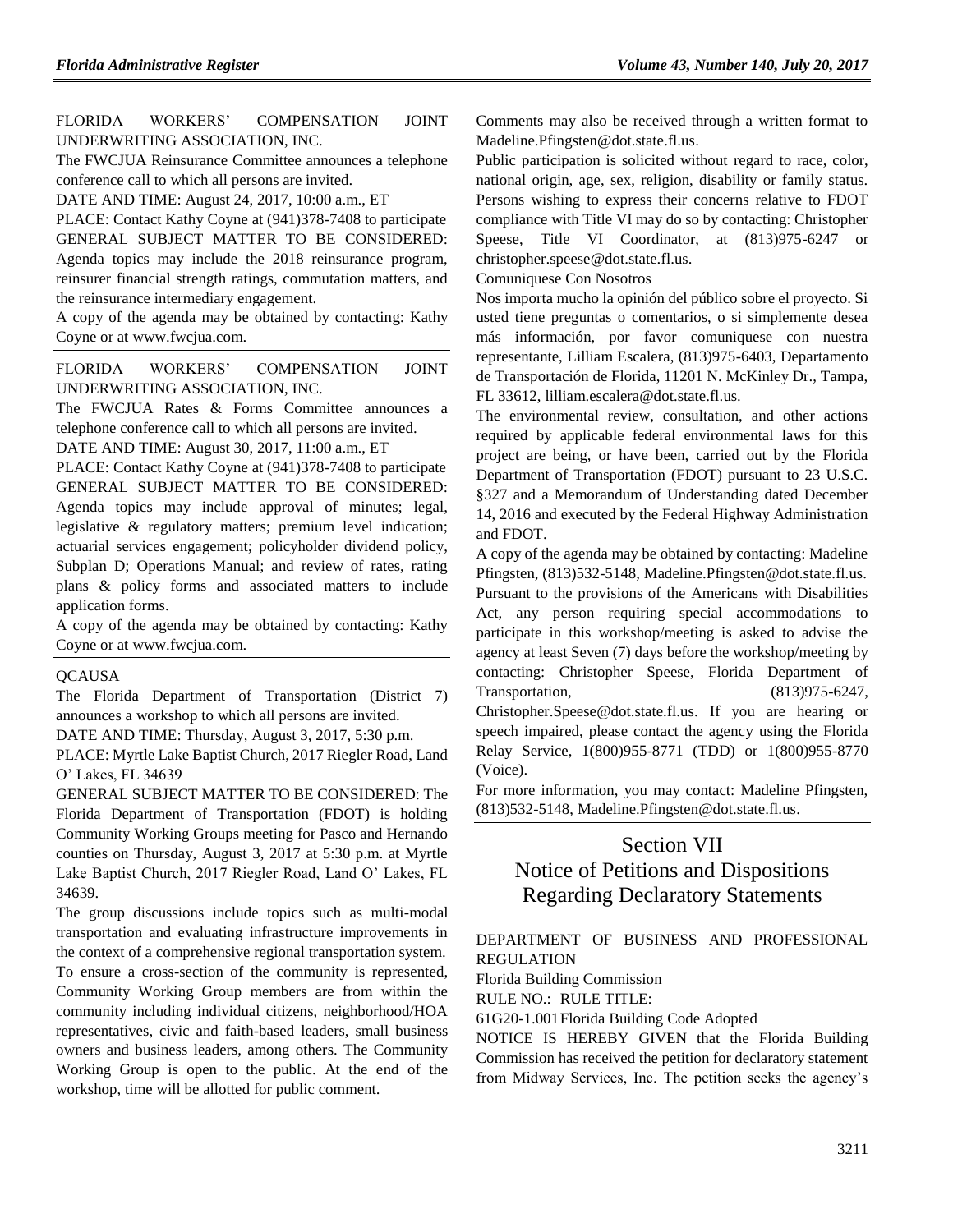opinion as to the applicability of Section 602.2.1, Florida Building Code, Mechanical (2014) as it applies to the petitioner. Petitioner seeks clarification about whether the requirements for materials located within plenums apply to certain water submeters.

A copy of the Petition for Declaratory Statement may be obtained by contacting: the Agency Clerk's Office, Department of Business and Professional Regulation, 2601 Blair Stone Road, Tallahassee, Florida 32399, (850)921-0342, [AGC.Filing@myfloridalicense.com.](mailto:AGC.Filing@myfloridalicense.com)

Please refer all comments to: Mo Madani, Building Codes and Standards Office, Department of Business and Professional Regulation, 2601 Blair Stone Road, Tallahassee, Florida 32399, (850)487-1824, [mo.madani@myfloridalicense.com](mailto:mo.madani@myfloridalicense.com) or W. Justin Vogel, Office of the General Counsel, Department of Business and Professional Regulation, 2601 Blair Stone Road, Tallahassee, Florida 32399, (850)717-1795, [wjustin.vogel@myfloridalicense.com.](mailto:wjustin.vogel@myfloridalicense.com)

RESPONSES, MOTIONS TO INTERVENE, OR REQUESTS FOR A HEARING MUST BE FILED WITHIN 21 DAYS OF THIS NOTICE.

#### [DEPARTMENT OF HEALTH](https://www.flrules.org/gateway/department.asp?id=64)

#### [Board of Nursing](https://www.flrules.org/gateway/organization.asp?id=332)

NOTICE IS HEREBY GIVEN that the Board of Nursing has issued an order disposing of the petition for declaratory statement filed by Amberly L. Porto on January 11, 2017. The following is a summary of the agency's disposition of the petition:

The Notice of Petition for Declaratory Statement was published on January 17, 2017 in Volume 43, No. 10 of the Florida Administrative Register. Petitioner asks whether the intravenous or intramuscular administration of low dose ketamine for purposes of analgesia in a palliative care setting is within her scope of practice as a registered nurse as defined in 464.003(20) F.S. The Board's Order, filed on July 7, 2017, states that the petition is in substantial compliance with the provisions of Section 120.565, F.S. and Rule 28-105, F.A.C., and that under the specific facts of the petition it is within the scope of the education, training, and experience of Petitioner to administer .05mg/kg doses of ketamine to palliative care patients for analgesic purposes.

A copy of the Order Disposing of the Petition for Declaratory

Statement may be obtained by contacting: Joe R. Baker, Jr., Executive Director, Board of Nursing, 4052 Bald Cypress Way, Bin #C02, Tallahassee, Florida 32399; [Joe.Baker@flhealth.gov.](mailto:Joe.Baker@flhealth.gov)

#### [DEPARTMENT OF HEALTH](https://www.flrules.org/gateway/department.asp?id=64)

#### [Board of Nursing](https://www.flrules.org/gateway/organization.asp?id=332)

NOTICE IS HEREBY GIVEN that the Board of Nursing has issued an order disposing of the petition for declaratory statement filed by Richard P. Pearson on January 11, 2017. The following is a summary of the agency's disposition of the petition:

The Notice of Petition for Declaratory Statement was published on January 17, 2017 in Volume 43, No. 10 of the Florida Administrative Register. Petitioner asks whether the intravenous or intramuscular of ketamine for purposes of analgesia and procedural sedation to patients in the hospital emergency department is within his scope of practice as a registered nurse as defined in 464.003(20) F.S. The Board's Order, filed on July 7, 2017, states that the petition is in substantial compliance with the provisions of Section 120.565, F.S. and Rule 28-105, F.A.C., and that under the specific facts of the petition it is within the scope of Petitioner's education, training and experience to administer analgesic dosages of .05 mg/kg of ketamine intravenously or intramuscularly, no more frequently than once every four hours. It is not within the scope of Petitioner's education, training and experience to administer ketamine for moderate sedation or sedation/analgesia during time limited procedures.

A copy of the Order Disposing of the Petition for Declaratory Statement may be obtained by contacting: Joe R. Baker, Jr., Executive Director, Board of Nursing, 4052 Bald Cypress Way, Bin #C02, Tallahassee, Florida 32399; [Joe.Baker@flhealth.gov.](mailto:Joe.Baker@flhealth.gov)

### [DEPARTMENT OF FINANCIAL SERVICES](https://www.flrules.org/gateway/department.asp?id=69) [Finance](https://www.flrules.org/gateway/organization.asp?id=524)

NOTICE IS HEREBY GIVEN that the Florida Office of Financial Regulation has received the petition for declaratory statement from Transferwise Inc. The petition seeks the agency's opinion as to the applicability of Chapter 560, Florida Statutes, as it applies to the petitioner.

On July 18, 2017, the Florida Office of Financial Regulation (Consumer Finance) received a Petition for declaratory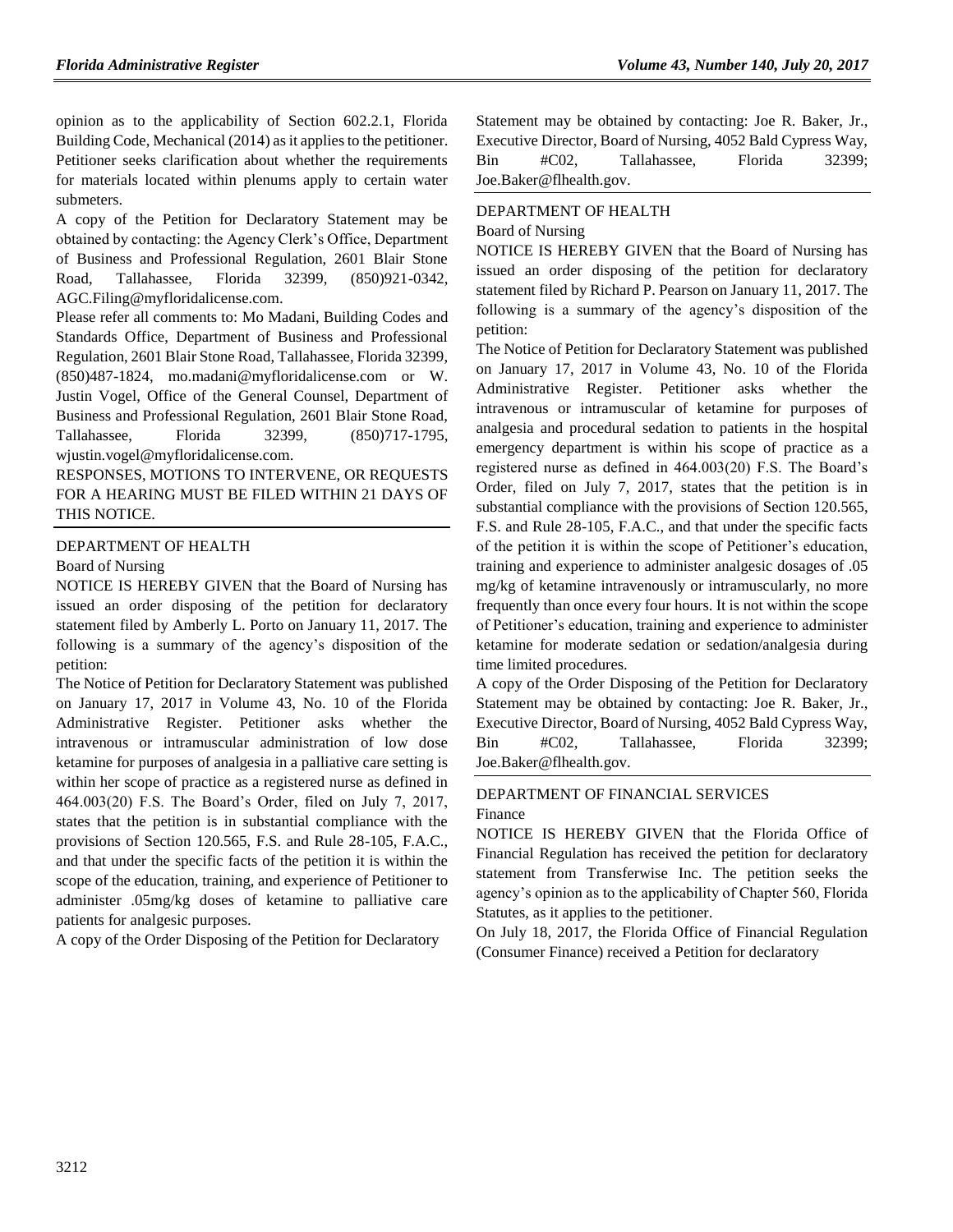statement from Transferwise Inc. The petition seeks a declaratory statement from the Office on whether Chapter 560, Florida Statutes allow ACH receivables to be included in the calculation of Permissible Investments under Chapter 560.210, Florida Statutes.

A copy of the Petition for Declaratory Statement may be obtained by contacting: Agency Clerk, Office of Financial Regulation, P.O. Box 8050, Tallahassee, Florida 32314-8050, (850)410-9784, [Agency.Clerk@flofr.com.](mailto:Agency.Clerk@flofr.com)

Please refer all comments to Agency Clerk, Office of Financial Regulation, P.O. Box 8050, Tallahassee, Florida 32314-8050, (850)410-9784, [Agency.Clerk@flofr.com.](mailto:Agency.Clerk@flofr.com)

# Section VIII Notice of Petitions and Dispositions Regarding the Validity of Rules

Notice of Petition for Administrative Determination has been filed with the Division of Administrative Hearings on the following rules:

## NONE

Notice of Disposition of Petition for Administrative Determination has been filed with the Division of Administrative Hearings on the following rules:

## NONE

Section IX Notice of Petitions and Dispositions Regarding Non-rule Policy Challenges

## **NONE**

Section X Announcements and Objection Reports of the Joint Administrative Procedures Committee

NONE

# Section XI Notices Regarding Bids, Proposals and Purchasing

[DEPARTMENT OF CORRECTIONS](https://www.flrules.org/gateway/department.asp?id=33) Homestead CI Food Service Building Reroof Notice of Bid/Request for Proposal DEPARTMENT OF CORRECTIONS HOMESTEAD CORRECTIONAL INSTITUTION FOOD SERVICE BUIDLING REROOF ADVERTISEMENT FOR BIDS PROPOSALS ARE REQUESTED FROM CERTIFIED ROOFING CONTRACTORS (EXPERIENCED ROOF REPLACEMENT) BY THE STATE OF FLORIDA, DEPARTMENT OF CORRECTIONS, FOR THE CONSTRUCTION OF:

Project #: 17 – HR

Project Name & Location: Food Service Building Reroof, Homestead Correctional Institution, 19000 SW 377 Street Florida 333034

PERFORMANCE BOND AND LABOR AND MATERIAL PAYMENT BOND: If the construction Contract award amount is \$100,000 or less, a Performance Bond and a Labor and Material Payment Bond are not required.

PUBLIC ENTITY CRIME INFORMATION STATEMENT: A person, or affiliate, who has been placed on the convicted vendor list following a conviction for a public entity crime, may not submit a Bid on a Contract to provide any goods or services to a public entity; may not submit a Bid on a Contract with a public entity for the construction or repair of a public building or public work; may not submit Bids on leases of real property to a public entity; may not be awarded or perform work as a Contractor, supplier, subcontractor, or consultant under a contract with any public entity; and may not transact business with any public entity in excess of the threshold amount provided in Section 287.017, Florida Statutes (F.S.) for Category Two, for a period of 36 months from the date of being placed on the convicted vendor list.

PREQUALIFICATION: Each Bidder, whose field is governed by Chapter 399, 489, and 633 F.S., for licensure or certification, must submit prequalification evidence of their eligibility to submit Bids, as soon as possible. Bidders must receive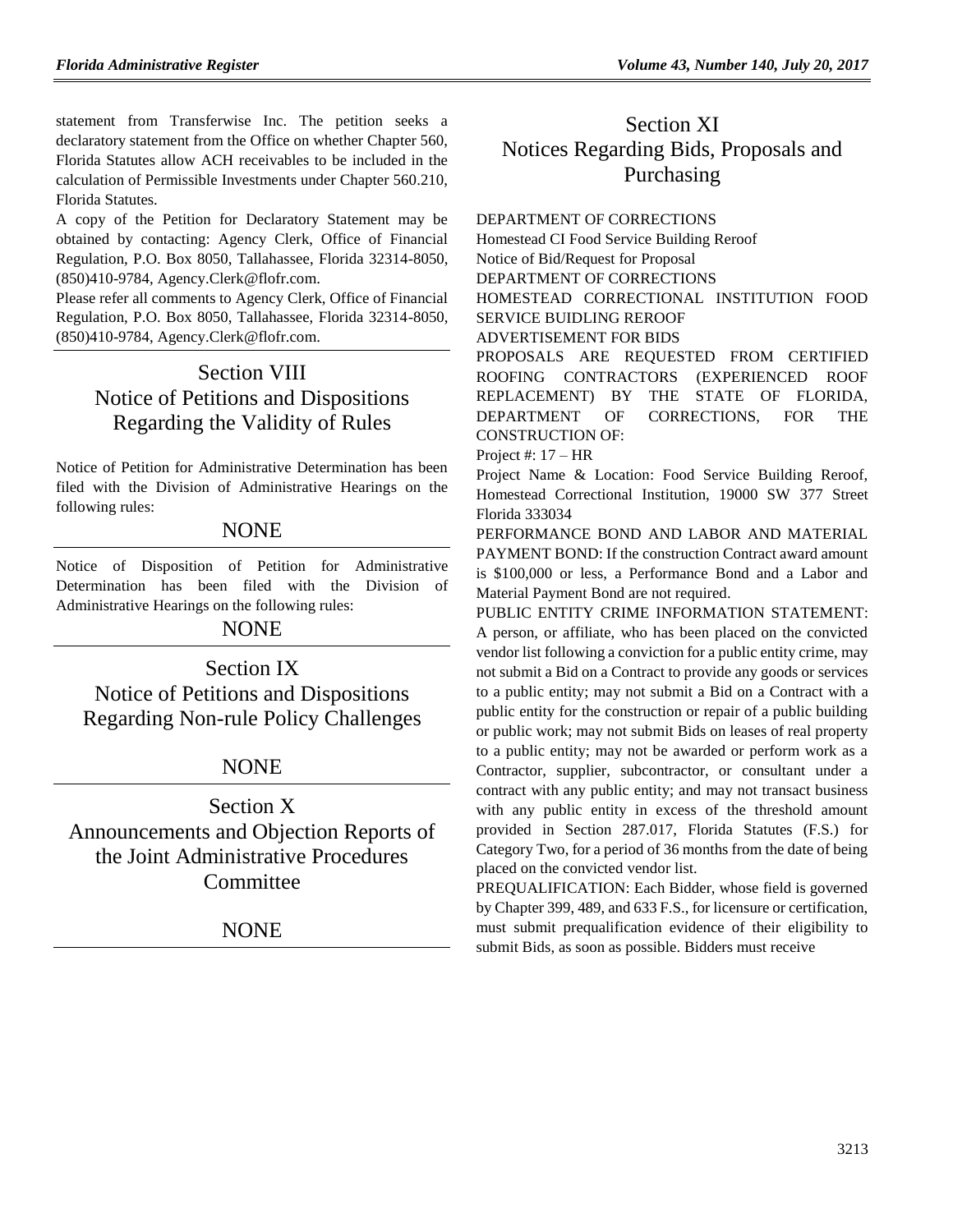confirmation of their prequalification five (5) calendar days prior to the bid opening date. If not previously qualified by the Department for the current biennium (September 1 through August 31) of even numbered years, or you are unsure, please contact Ms. Julyn Hussey, at [Julyn.Hussey@fdc.myflorida.com](mailto:Julyn.Hussey@fdc.myflorida.com) for prequalification instructions. After the bid opening, the low Bidder must qualify in accordance with Rule 60D-5.004, Florida Administrative Code (F.A.C.). A copy of the rule requirements is included in the "Instruction to Bidders," under Article B-2 "Bidder Qualification Requirements and Procedures."

Sealed Bids will be received, publicly opened, and read aloud on:

DATE AND TIME: August 22, 2017, at 1:00 p.m., Eastern Time (ET).

PLACE: K2M DESIGNS, 95360 OVERSEAS HIGHWAY, STE 9, KEY LARGO, FLORIDA 33037.

Any person with a qualified disability requiring special accommodations at the pre-bid conference, and/or bid opening, shall contact the person listed below at least (5) business days prior to the event. If you are hearing or speech impaired, please contact this office by using Florida Relay Services by dialing 1- 800-955-8771 (TDD).

PROPOSAL: Bids must be submitted, in full, in accordance with the requirements of the Drawings, Specifications, Bidding Conditions, and Contractual Conditions, which may be examined and obtained from: K2M Designs, (305) 307-5851. Drawings and specifications may be purchased by Contractors for a non-refundable price of \$125.00 per set from the Architect/Engineer. Electronic sets are available at no cost. Partial sets may not be purchased.

A non-mandatory pre-bid conference will be held on Tuesday August 1, 2017at 10:00 a.m., ET at the Homestead Correctional Institution, 19000 SW 3775 Florida City, Florida 333034. A brief walk-through of the work area(s) will be conducted as part of the pre-bid conference. Everyone attending the pre-bid conference must have completed a background screening, have a valid driver's license, or a valid photo ID, and must sign in and out at the Homestead Correctional Institution Administrative Office. For a background check, interested parties must send an email to Warden Marie Boan at: [marie.boan@fdc.myflorida.com](mailto:marie.boan@fdc.myflorida.com) at least two (2) business days prior to the date of the site visit, and furnish them with the following information on all attendees: Attendee's full name, social security number, date of birth, gender, race, driver's license number, and state of issuance. Persons present as attendees must be the same individuals for whom information was provided and must be approved by the Department prior to the site visit. For security reasons, admittance of any person not previously approved is at the sole discretion of the Warden. Bidders who did not seek prior approval may be denied access.

NOTE: Any technical questions regarding this Bid, or requests for substitutions, must be submitted in writing, by email, to the address listed below, and must be received no later than August 11, 2017 @ 4:00 p.m., ET. Only written questions and answers will be binding. Email: [adavis@k2mdesign.com](mailto:adavis@k2mdesign.com) please put "Homestead CI Food Service Building Reroof" in the subject line.

CONTRACT AWARD: Bid Tabulation and Notice of Award Recommendation will be sent to Bidders by email, return receipt requested. If no protest is filed per Article B-22 of the Instructions to Bidders, "Notice and Protest Procedures," the Contract will be awarded by the Secretary, Florida Department of Corrections. The Department reserves the right to reject any or all Bids.

#### [CITY OF SOUTH MIAMI](https://www.flrules.org/gateway/organization.asp?id=1183)

### NOTICE OF DISPOSAL OF SOUTH MIAMI COMMUNITY REDEVELOPMENT AREA

#### PROPETY AND INVITATION FOR PROPOSALS

Notice is hereby given pursuant to Section 163.380, Florida Statutes, that the South Miami Community Redevelopment Agency ("SMCRA"), intends to convey property to Abreu Development, LLC (the "Developer"). The Properties are located in South Miami, Florida and identified by their folio numbers which are: 09-4025-010-0010; 09-4025-010-0030; 09-4025-010-0040; 09-4025-010-0050; 09-4025-010-0020; 09-4025-010-0140; 09-4025-010-0160; 09-4025-010-0170; 09-4025-010-0180; 09-4025-010-0190; 09-4025-010-0191; 09-4025-010-0280; 09-4025-010-0270; 09-4025-010-0290; 09-4025-010-0300; 09-4025-010-0310; 09-4025-010-0320 ("the Properties"). The Developer has proposed construction, on the Properties, of a mixed-use affordable housing and commercial retail development project. The proposal is contingent on the Agency conveying the property for ten (10) dollars or other valuable consideration. Unless additional offers are timely received, the SMCRA intends to complete negotiations for development and conveyance of the Properties to the Developer. You are invited to make your own proposal for the development of the Properties. Sealed proposals must include a description and preliminary drawings of the proposed development, documentation of the availability of funding, and a description of any zoning or land use changes that will be necessary and must be delivered to the City Clerk's Office at 6130 Sunset Drive, South Miami, Florida 33143. Proposals received after 4:00 p.m. on September 7, 2017 will not be considered. A copy of the Developer's proposal, the South Miami Community Redevelopment Plan ("CRA Plan") and any additional information shall be available for your review at Office of the City Manager, at 6130 Sunset Drive, South Miami, Florida 33143. The Properties shall be conveyed at a value and under such terms and conditions (including covenants),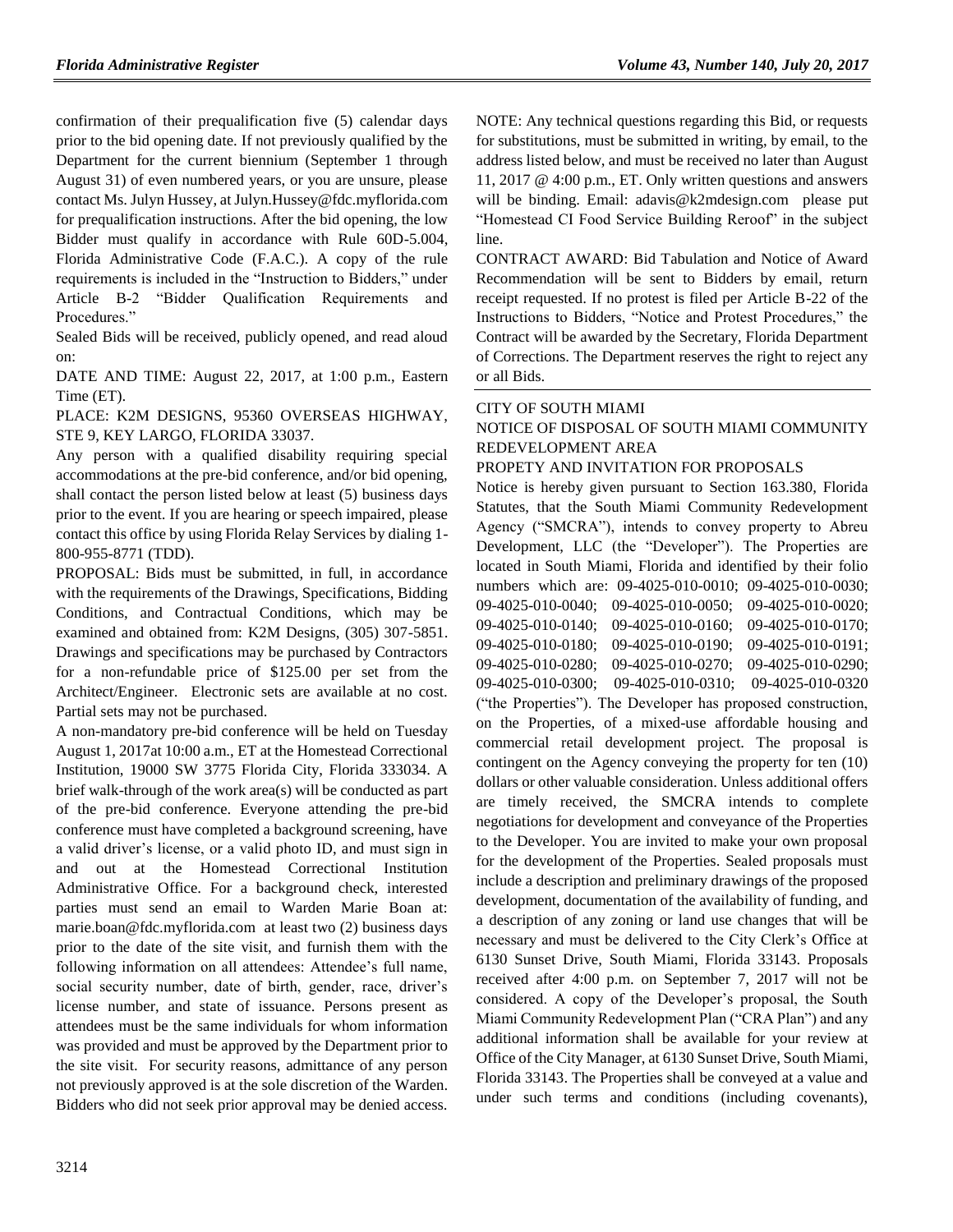determined to be in the public interest for uses in accordance with the CRA Plan and in accordance with such reasonable disposal procedures as the City and the SMCRA may prescribe. In determining the value, the City and SMCRA will take into account and give consideration to: (a) the long-term benefits to be achieved by the SMCRA and the City based on the proposed use when compared to any potential short-term losses or costs in the disposal of such real property; the appraised value; (b) the uses provided for in the CRA Plan; (c) the restrictions upon the property, and any covenants, conditions, and the obligations assumed by the purchaser/developer of the property; and (d) the objectives of CRA Plan for the prevention of the recurrence of slum or blighted areas.

# Section XII Miscellaneous

#### [DEPARTMENT OF STATE](https://www.flrules.org/gateway/department.asp?id=1)

Index of Administrative Rules Filed with the Secretary of State

Pursuant to Section  $120.55(1)(b)6. - 7.$ , F.S., the below list of rules were filed in the Office of the Secretary of State between 8:00 a.m., Thursday, July 13, 2017 and 3:00 p.m., Wednesday, July 19, 2017. An improved electronic publication system is forthcoming on the Florida Administrative Rules website, FLRules.org, which will accommodate complete publication of rules filed for adoption in the previous 7 days, including rules awaiting legislative action.

| Rule No.    | <b>File Date</b> | <b>Effective</b><br><b>Date</b> |
|-------------|------------------|---------------------------------|
| 33-601.731  | 7/18/2017        | 8/7/2017                        |
| 33-601.732  | 7/18/2017        | 8/7/2017                        |
| 59G-4.295   | 7/17/2017        | 8/6/2017                        |
| 59G-6.010   | 7/17/2017        | 8/6/2017                        |
| $65G-2.008$ | 7/17/2017        | 8/6/2017                        |
| 74-5.001    | 7/14/2017        | 8/3/2017                        |
| 74-5.003    | 7/14/2017        | 8/3/2017                        |

| LIST OF RULES AWAITING LEGISLATIVE       |
|------------------------------------------|
| APPROVAL SECTIONS 120.541(3), 373.139(7) |
| AND/OR 373.1391(6), FLORIDA STATUTES     |

| Rule No.    | <b>File Date</b> | <b>Effective</b><br>Date |
|-------------|------------------|--------------------------|
| 60FF1-5.009 | 7/21/2016        | **/**/****               |
| 64B8-10.003 | 12/9/2015        | **/**/****               |

| 69L-7.100 | 12/19/2016 | **/**/**** |
|-----------|------------|------------|
| 69L-7.501 | 12/19/2016 | **/**/**** |

## [DEPARTMENT OF HIGHWAY SAFETY AND MOTOR](https://www.flrules.org/gateway/department.asp?id=15)  [VEHICLES](https://www.flrules.org/gateway/department.asp?id=15)

[Division of Motor Vehicles](https://www.flrules.org/gateway/organization.asp?id=42)

Hanania-Crabatree Motorcars, LLC d/b/a Audi Jacksonville for the establishment of Audi vehicles

Notice of Publication for a New Point

Franchise Motor Vehicle Dealer in a County of More

than 300,000 Population

Pursuant to Section 320.642, Florida Statutes, notice is given that Audi of America, Inc., an operating unit of Volkswagen Group of America, Inc., intends to allow the establishment of Hanania-Crabtree Motorcars, LLC d/b/a Audi Jacksonville, as a dealership for the sale and service of new Audi motor vehicles (line-make AUDI) at 11335 Atlantic Boulevard, Jacksonville, (Duval County), Florida 32225, on or after November 30, 2017. The name and address of the dealer operator(s) and principal investor(s) of Hanania-Crabtree Motorcars, LLC d/b/a Audi Jacksonville are dealer operator(s): Jack Y. Hanania, 7200 Blanding Boulevard, Jacksonville, Florida 32244, Scott Crabtree, 4809 Saint Barnabas Road, Temple Hills, Maryland 20748; principal investor(s): Jack Y. Hanania, 7200 Blanding Boulevard, Jacksonville, Florida 32244, Scott Crabtree, 4809 Saint Barnabas Road, Temple Hills, Maryland 20748.

The notice indicates intent to establish the new point location in a county of more than 300,000 population, according to the latest population estimates of the University of Florida, Bureau of Economic and Business Research.

Certain dealerships of the same line-make may have standing, pursuant to Section 320.642, Florida Statutes, to file a petition or complaint protesting the application.

Written petitions or complaints must be received by the Department of Highway Safety and Motor Vehicles within 30 days of the date of publication of this notice and must be submitted to: Nalini Vinayak, Program Manager, Dealer License Section, Department of Highway Safety and Motor Vehicles, Room A-312, MS 65, Neil Kirkman Building, 2900 Apalachee Parkway, Tallahassee, Florida 32399-0635.

A copy of such petition or complaint must also be sent by US Mail to: Allison James, Audi of America, Inc., 2200 Ferdinand Porsche Drive, Herndon, Virginia 20171.

If no petitions or complaints are received within 30 days of the date of publication, a final order will be issued by the Department of Highway Safety and Motor Vehicles approving the establishment of the dealership, subject to the applicant's compliance with the provisions of Chapter 320, Florida Statutes.